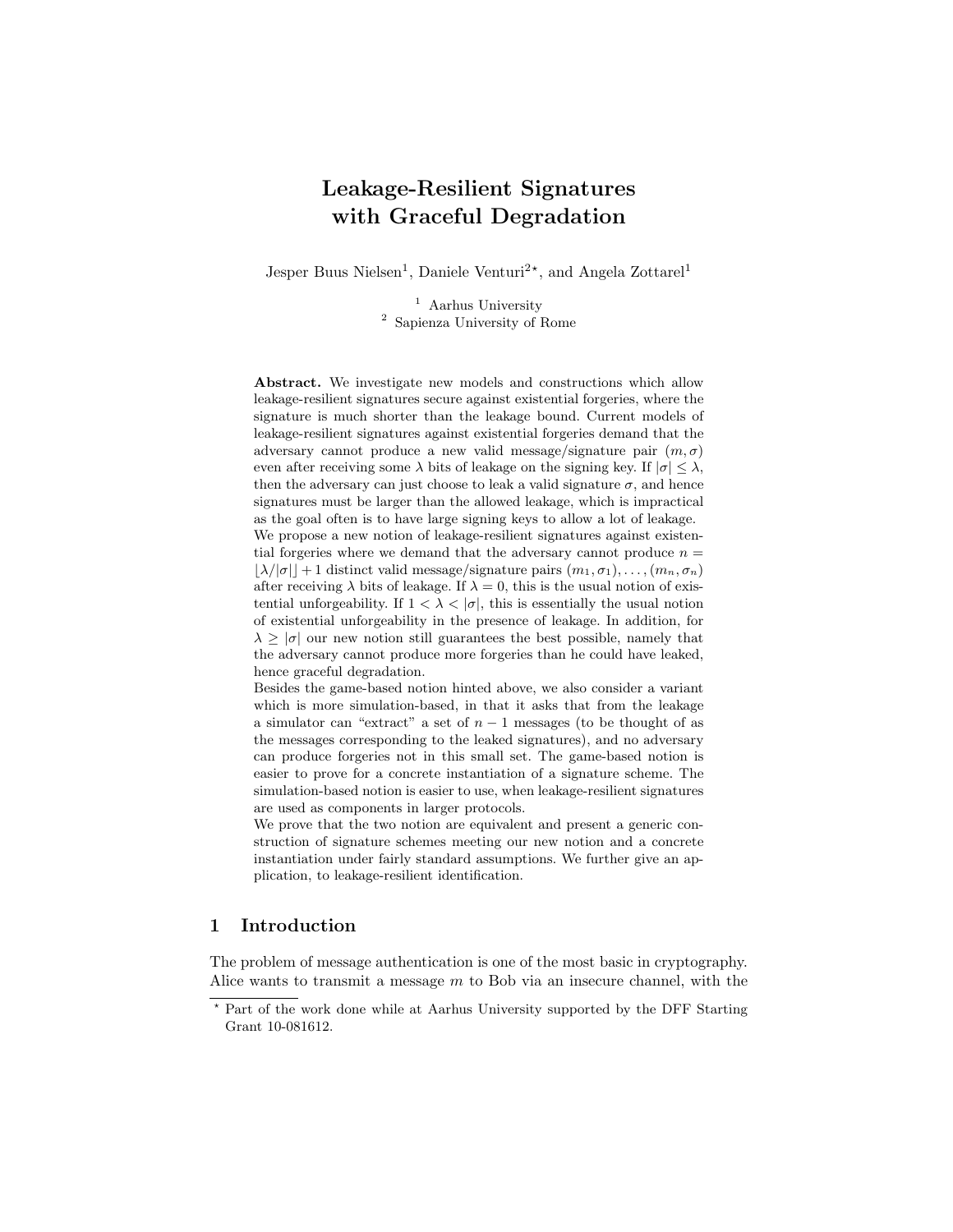guarantee that the message will reach the destination without any modification by a third party on the communication channel. In a world where public-key cryptography exists the latter can be achieved via a digital signature: Before sending m, Alice computes a signature  $\sigma$  (via her signing key sk) of the message, and transmits  $(m, \sigma)$  over the channel. The idea is that Bob can later verify the signature using Alice's verification key  $vk$ , and thus establish whether the received message is consistent with the original.

Traditionally, security of signatures schemes (and other primitives) is modeled in a black-box fashion where an adversary can only access the algorithms underlying the scheme as a black-box. For instance, in the case of a signature scheme, we require that no computationally bounded adversary is able to forge a signature of a message (with respect to some verification key  $vk$ ) even given black-box access to an oracle returning signatures of arbitrarily chosen messages (computed via the signing key corresponding to  $vk$ ).<sup>3</sup> However, as pointed out by recent research, the model above might be too restrictive, in that in practice there are several ways by which an adversary can learn partial information (a.k.a. leakage) on the secrets used within a cryptographic primitive, and thus easily step out of the security model. This includes so-called side-channel attacks, based on timings [27], power analysis [28] and electromagnetic radiation [35].

A large body of work has extended standard cryptographic definitions such that they can capture different flavours of security against leakage, both in the game-based setting (e.g.  $[13, 33, 1, 30, 24, 14, 8, 10, 11, 6]$ ) and in the simulationbased setting [17, 21, 4, 31]. In the case of a signature scheme, a simple extension of the black-box setting requires that no computationally bounded adversary is able to forge a signature of a message (with respect to some verification key vk) even given black-box access to an oracle returning signatures on arbitrarily chosen messages (computed via the signing key corresponding to vk) and to a leakage oracle returning bounded (but otherwise arbitrary) information on the signing key sk. This is often referred to as the bounded leakage model, and on this we focus our work. See Section 1.2 for a discussion on other models.

The modeling above requires two necessary limitations. The first limitation is that the total amount of leakage must be smaller than the length of the signing key, as otherwise the entire key can be learned by the adversary, leaving no hope for security. The second limitation is that a signature has to be longer than the leakage bound, as otherwise a leakage query can just leak a forgery which is a valid attack against the security definition. A similar issue was already observed by Alwen, Dodis and Wichs [1], in their work on leakage-resilient public-key cryptography in the so-called bounded retrieval model. In this setting, the secret key is made intentionally large (say, 100 gigabytes) such that it may be infeasible/impractical for the attacker to download "too much" data (say, more than 1 gigabytes). Still, the length of the public key and the computational overhead are essentially independent from the size of the secret key. For the very same reason pointed out above, no signature scheme can be proven existentially unforgeable

<sup>&</sup>lt;sup>3</sup> The restriction is of course that the forgery should not correspond to one of the messages asked to the oracle.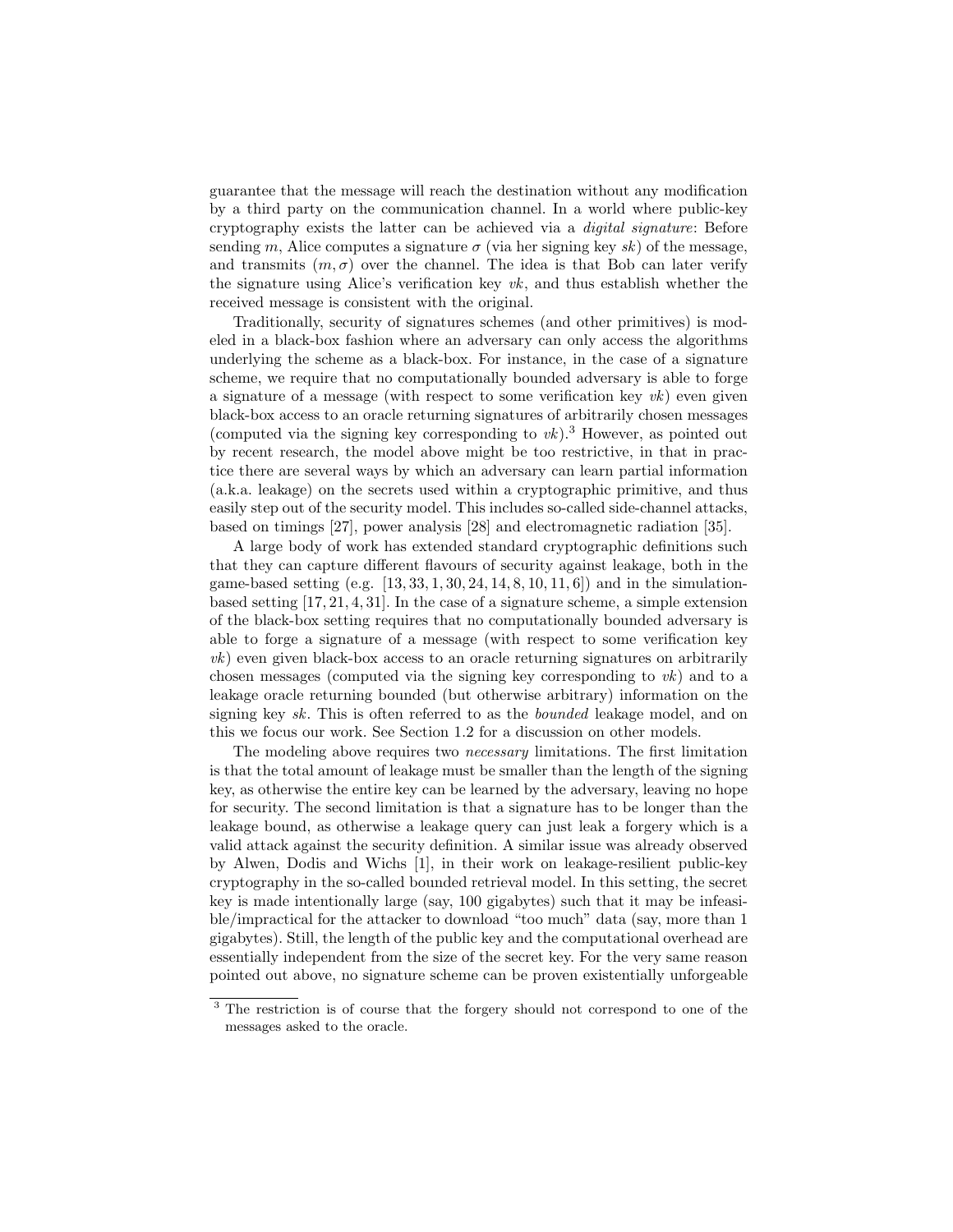in the bounded retrieval model, as the leakage could simply consist of a forgery. To tackle this issue the authors in [1] considered a weaker notion, which they name entropic unforgeability, where, after the leakage phase, the adversary is required to forge the signature of a message sampled from a (potentially adversarially chosen) distribution of high enough min-entropy (given the entire view of the adversary). [1] then shows that entropic unforgeability can be achieved in the random oracle model [3], by applying the Fiat-Shamir transform [16] to a certain class of interactive protocols.

In this work we propose more granular ways to model (bounded) leakage resilience for signature schemes where the length of the signature is smaller than the length of the secret key. In a nutshell, our simplest notion says that an adversary leaking  $\lambda$  bits will always be able to produce  $|\lambda/|\sigma|$  forgeries, but not more than that. At first glance it may seem that our notion gives a weaker guarantee. However, the number of forgeries the adversary is required to produce strictly depends on the actual leakage, so if an adversary asks for no leakage (i.e. we are in the black-box model), our notion is equivalent to standard existential unforgeability, as now  $|\lambda/|\sigma||=0$ . On the other hand, when leakage does happen, our definition offers a graceful degradation of security and, as we argue in more details below, still allows for interesting, non-trivial, applications.

#### 1.1 Our Contribution

We investigate new models and constructions which allow leakage-resilient signatures secure against existential forgeries, where the signature is much shorter than the leakage bound. Our main contributions are discussed in detail below.

One-more unforgeability. As a first contribution, we state a variant of leakage resilience for signature schemes where the length of the secret key is much larger than the length of a signature.<sup>4</sup> We name our notion *one-more unforgeability*, since it has a similar flavour to the unforgeability notion for blind signatures [34]. The attacker (given the verification key  $vk$ ) can access a signing oracle and a leakage oracle; at the end he has to output n forgeries  $(m_1, \sigma_1), \ldots, (m_n, \sigma_n)$ and wins the game if and only if all the forgeries are valid, the messages are pairwise distinct, and  $n$  is strictly larger than the number of forgeries one could have leaked via leakage queries. See Section 3 for a precise definition.

We also formulate a seemingly stronger variant, which we name *constrained*one-more unforgeability. Here we introduce a simulator S which first looks at the state of the adversary A after the leakage phase ended and then defines a set of messages  $\mathcal{Q}^*$  of size strictly smaller than n, as defined above. A signature scheme is secure in this setting if, for all A, there exists such a simulator for which A is not able to forge a message which is not contained in  $\mathcal{Q}^*$  (and was not already asked to the signing oracle). This captures the intuition that the forgeries are

<sup>4</sup> Note that this in general encompasses schemes with short signatures, and not necessarily signature schemes in the bounded retrieval model.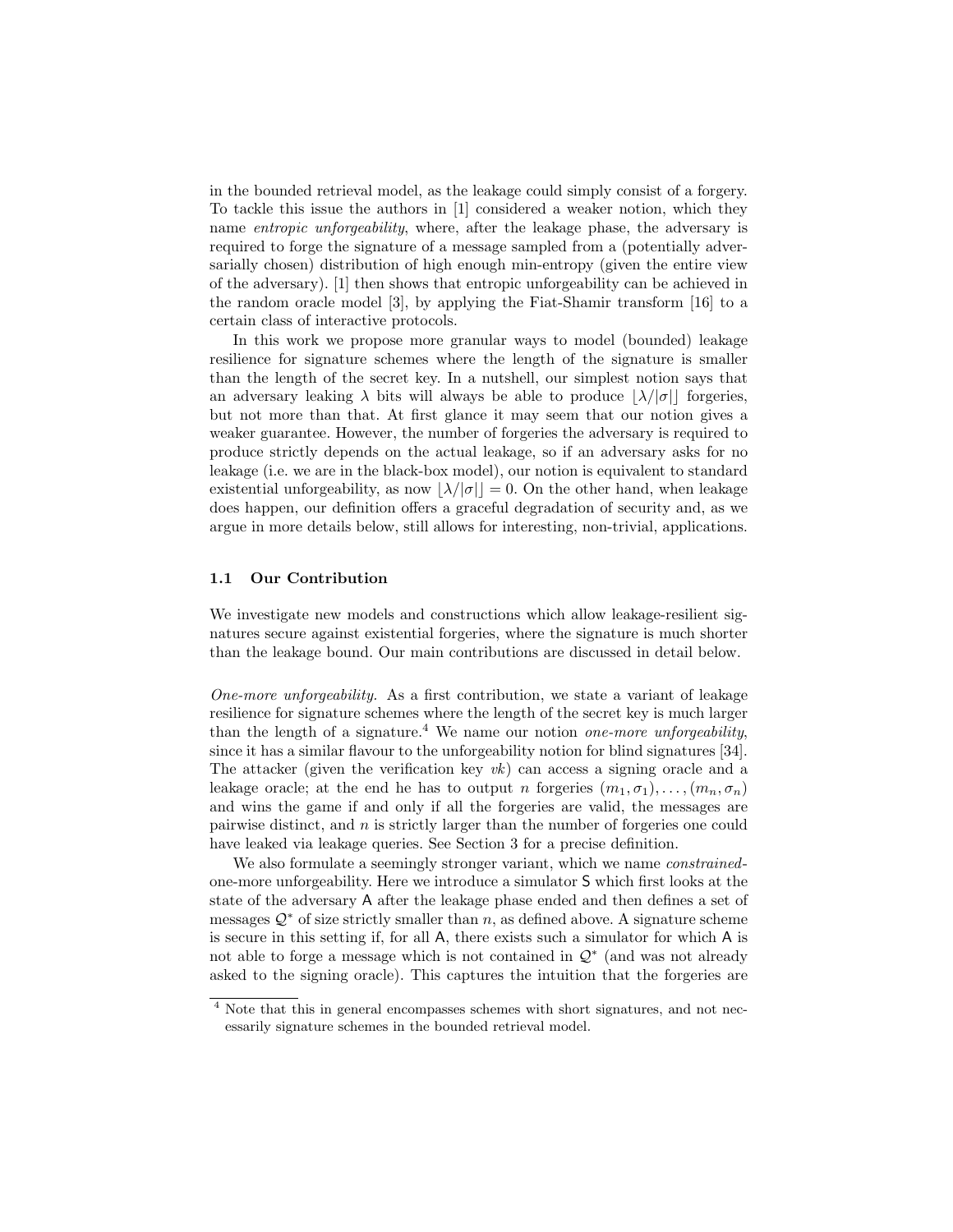already fixed after the leakage is ended, and the adversary is "constrained" in the sense that those are the only messages for which he can forge.<sup>5</sup>

We show that one-more unforgeability and constrained-one-more unforgeability are equivalent. The tricky direction is to show that the former implies the latter. The intuition is using an adversary breaking constrained-one-more unforgeability and rewinding him to obtain a sufficiently large set of forgeries: if at each rewinding we use a strictly larger set  $\mathcal{Q}^*$  (including all previous forgeries output by the adversary), after n steps we end-up with n forgeries which allow to break one-more unforgeability. The actual analysis is more involved, as we need to take care of the fact that we are rewinding the adversary at the point where he is already committed to the leakage.

A construction. As a second contribution we present a scheme achieving onemore-unforgeability, based on a perfectly hiding (homomorphic) commitment scheme and a non-interactive zero knowledge argument of knowledge system.

The secret key consists of the coefficients  $\delta_i$  of a d-degree polynomial  $\delta(\cdot)$  over a finite field, together with the openings  $r_i$  for the commitments  $com_i$  to  $\delta_i$ . The verification key consists of the set of all  $com_i$  together with a common reference string for the argument system. To sign a message m, we compute  $\delta(m)$  and we produce a zero-knowledge argument of knowledge that the evaluation of the polynomial was performed correctly using the coefficients whose commitments are in the verification key. The signature consists of such an argument.

We prove that the scheme is one-more unforgeable whenever the commitment is perfectly hiding (and computationally binding), as long as the leakage is smaller than  $(1/2 - o(1)) \cdot |sk|$ . We also show a particular instantiation, using standard building blocks such as Pedersen commitments [32] and Groth-Sahai proofs [19, 20]. Security follows from the DLIN assumption [5]. We remark that for our concrete instantiation it is indeed the case that the length of a signature is essentially independent of the length of the secret key.

Application to identification protocols. Besides being a notion of theoretical interest, we also show that one-more unforgeability can be applied in the context of identification protocols. We focus on the public-key setting, where a prover P wants to be identified from a verifier V holding P's public key.

Following [1], we define security in the presence of leakage by considering an adversary having black-box access to the prover and to a leakage oracle (depend-

<sup>5</sup> We note that constrained-one-more unforgeability is strictly stronger than entropic unforgeability [1]. If a scheme is constrained-one-more unforgeable, then after the leakage is done, a poly-sized set of messages  $\mathcal{Q}^*$  is defined and the adversary cannot forge for a message outside  $\mathcal{Q}^*$ , whereas a high entropy message will hit inside  $\mathcal{Q}^*$ with negligible probability. On the other hand consider a signature scheme where a signature is given as  $\sigma = \Pi^{-1}(m)$  for a one-way trapdoor permutation  $\Pi$  hard to invert on high-entropy m. Such a scheme is entropic secure in the presence of  $\lambda = 0$ bits of leakage, by definition, but is clearly not constrained-one-more unforgeable in the presence of  $\lambda = 0$  bits of leakage, as the adversary can always sample one more random message/signature pair as  $m = \Pi(\sigma)$  for random  $\sigma$ .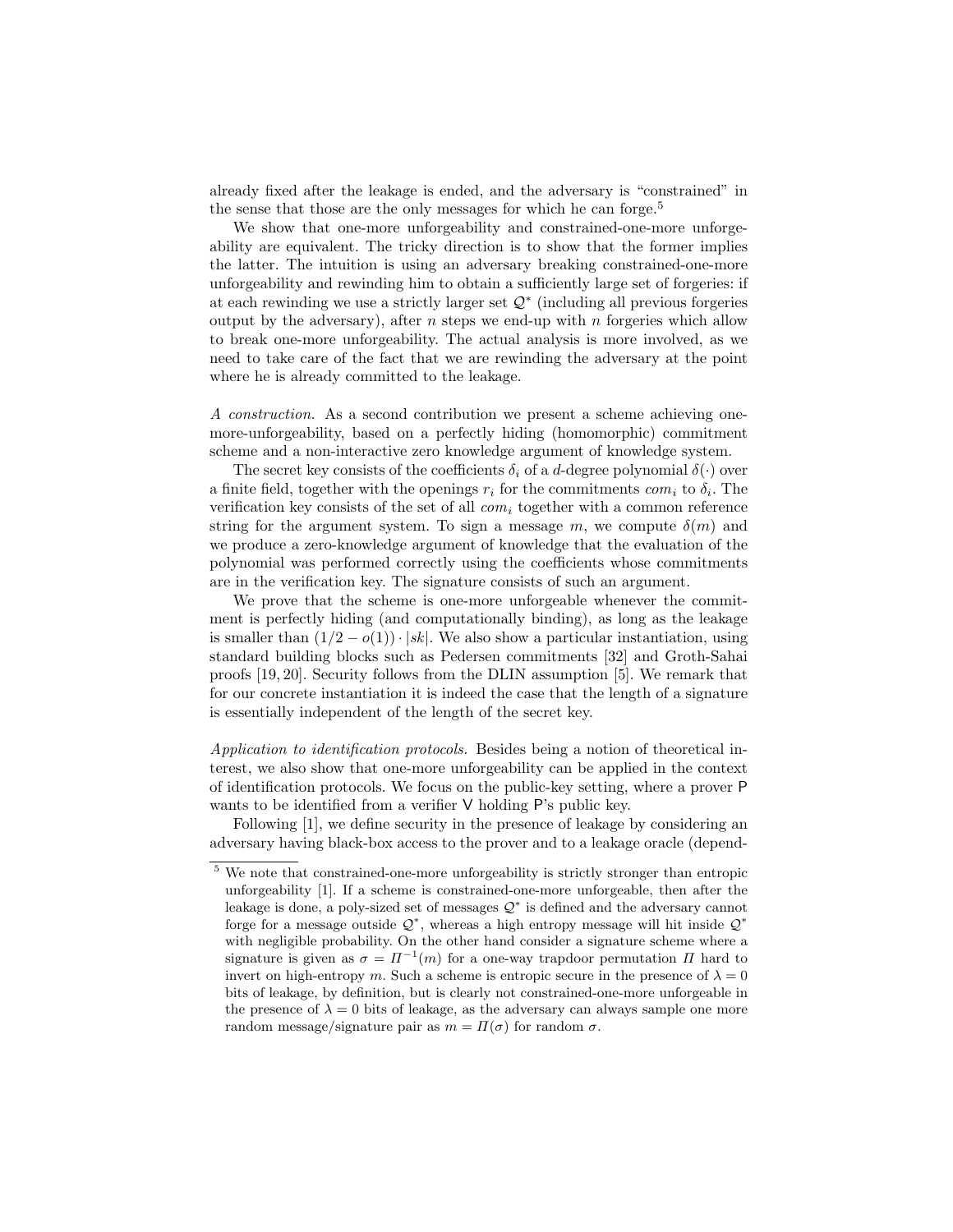ing on the prover's secret key) in a first phase. In a second phase the adversary is given one chance to convince the verifier. The above notion is reminiscent of so-called active security [23, 25].

We show that the classical protocol for public-key identification, where the verifier challenges the prover with a random message and the prover has to respond with a signature on that message, achieves the above notion of active security<sup>6</sup> with leakage, provided that the underlying signature scheme is constrained-one-more unforgeable.

#### 1.2 Other Related Work

In this work (similarly to [1, 10, 15]) we focus on bounded leakage resilience, i.e., we assume that there is an a-priori upper bound on the length of the maximum tolerated leakage. Furthermore, we consider a setting where the leakage can only depend on the signing key and not on the full state of the signer (including, e.g., the signer's random coins). A strictly stronger notion of fully leakage-resilient signatures (where the leakage is bounded but can depend on the entire state of the signer) was considered in [24, 6].

In the continual leakage setting  $[7, 9, 29, 6]$ , there is no a priori bound on the length of the leakage. This requires an efficient procedure to update the secret key (while leaving the public key unchanged), and to assume that the leakage is bounded only between two updates (and during the update process itself).

An independent line of research (see, e.g. [22, 26]) aims at constructing signature schemes (in the black-box model) which are as short as possible. Even though this is not our purpose, we believe that our notions could have interesting implications in this setting, when studying leakage resilience of such schemes.

## 2 Preliminaries

#### 2.1 Notation

For  $a, b \in \mathbb{R}$ , we let  $[a, b] = \{x \in \mathbb{R} : a \leq x \leq b\}$ ; for  $a \in \mathbb{N}$  we let  $[a] =$  $\{1, 2, \ldots, a\}$ . If x is a string, we denote its length by  $|x|$ ; if X is a set,  $|\mathcal{X}|$ represents the number of elements in  $\mathcal{X}$ . When x is chosen randomly in  $\mathcal{X}$ , we write  $x \leftarrow \mathcal{X}$ . When A is an algorithm, we write  $y \leftarrow A(x)$  to denote a run of A on input x and output y; if A is randomized, then y is a random variable and  $A(x; r)$ denotes a run of A on input x and randomness r. An algorithm A is *probabilistic* polynomial-time (PPT) if A is randomized and for any input  $x, r \in \{0, 1\}^*$  the computation of  $A(x; r)$  terminates in at most  $poly(|x|)$  steps.

Throughout the paper we let  $\kappa$  denote the security parameter. We say that a function  $\nu : \mathbb{N} \to \mathbb{R}$  is negligible in the security parameter  $\kappa$  if  $\nu(\kappa) = \kappa^{-\omega(1)}$ . For two ensembles  $\mathcal{X} = \{X_{\kappa}\}_{{\kappa} \in \mathbb{N}}$  and  $\mathcal{Y} = \{Y_{\kappa}\}_{{\kappa} \in \mathbb{N}}$ , we write  $\mathcal{X} \equiv \mathcal{Y}$  if they

<sup>&</sup>lt;sup>6</sup> In fact, as argued in [2], without leakage the signature based protocol is even secure against man-in-the-middle attacks. It is not hard to see, however, that our result does not extend to man-in-the-middle security.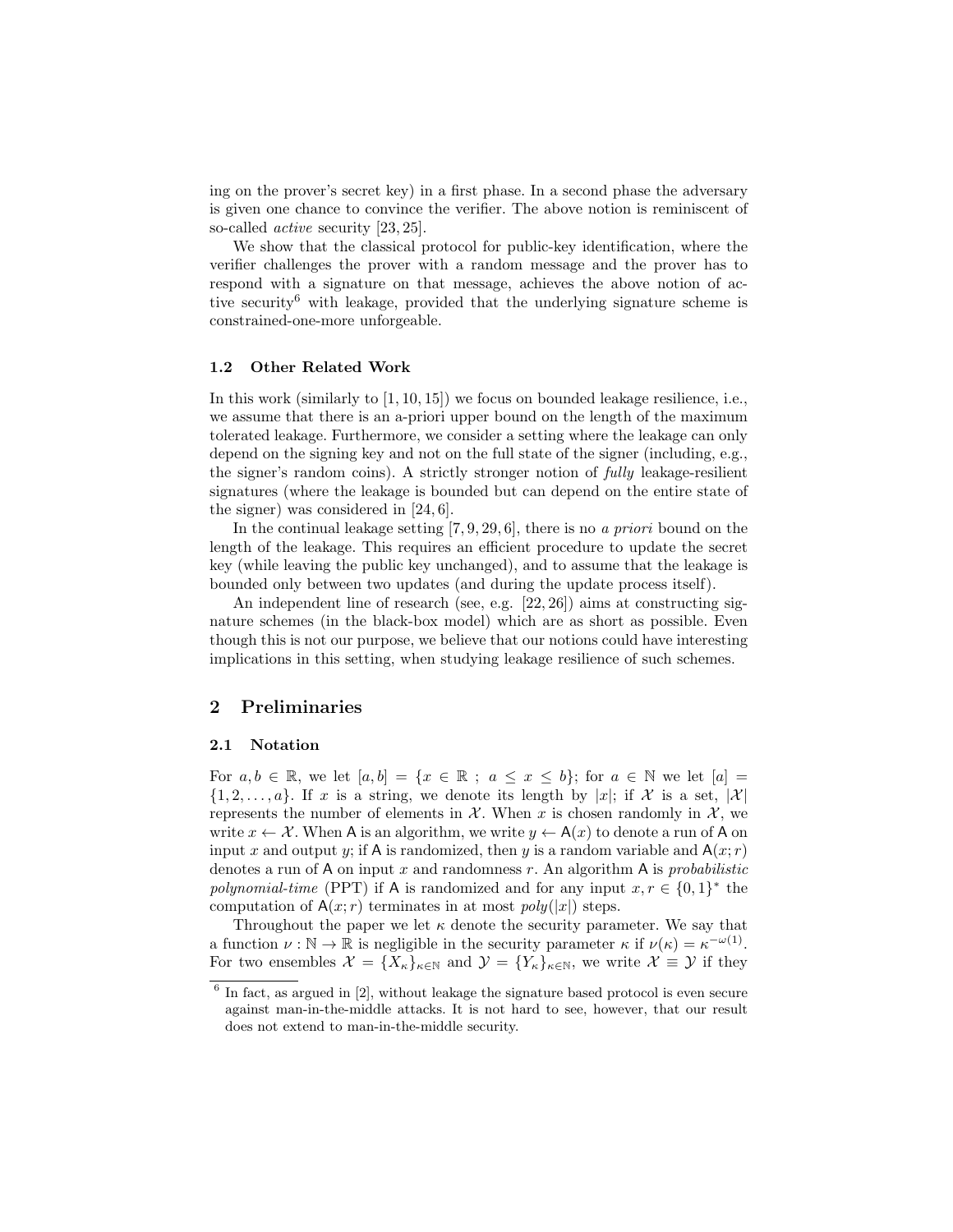are identically distributed and  $\mathcal{X} \approx_s \mathcal{Y}$  to denote that the statistical distance between the two distributions is negligible in the security parameter. We say that  $\mathcal X$  and  $\mathcal Y$  are computationally indistinguishable if for all PPT distinguishers D it holds that  $\mathbb{P}[D(1^{\kappa}, X) = 1] - \mathbb{P}[D(1^{\kappa}, Y) = 1]$  is negligible in  $\kappa$ .

The min-entropy of a random variable X over a set X is defined as  $\mathbb{H}_{\infty}(X) :=$  $-\log \max_x \mathbb{P}[X=x]$  and represents the best chance of guessing X by an unbounded adversary. Average min-entropy captures how hard it is to guess X on average, given some side information  $Z$  (possibly related to  $X$ ):

$$
\widetilde{\mathbb{H}}_{\infty}(X|Z) = -\log \mathbb{E}_z \left[ \max_x \mathbb{P} \left[ X = x | Z = z \right] \right].
$$

The min-entropy of a distribution conditioned to some side information cannot decrease more than the bit-length of the side information itself:

**Lemma 1** ([12]). For all random variables  $X \in \mathcal{X}$  and  $\Lambda \in \{0,1\}^{\lambda}$  we have that  $\mathbb{H}_{\infty}(X|\Lambda) \geq \mathbb{H}_{\infty}(X) - \lambda$ .

We let  $\mathcal{O}^{\ell}(s)$  be an oracle parametrized by a value s, which takes as input efficiently computable functions  $f: \{0,1\}^* \to \{0,1\}^*$  and outputs  $f(s)$ , returning a total of at most  $\ell$  bits.

## 2.2 Commitment Schemes

A (non-interactive) commitment scheme  $COM$  is a tuple of algorithms (Setup, Commit), defined as follows: (1) Algorithm Setup takes as input the security parameter and outputs a public key  $pk$ ; (2) Algorithm Commit takes as input a message  $m \in \mathcal{M}$ , randomness  $r \in \mathcal{R}$ , the public key pk and outputs a value  $com \in \mathcal{C}$ . To open a commitment *com* we output  $(m, r)$ ; an opening is valid if and only if  $com = \text{Commit}(m; r)$ .

A commitment scheme has two properties, known as binding and hiding. In Section 4 we need a scheme with the following flavour.

Computationally Binding : For any PPT adversary A, the following is negligible:

$$
\mathbb{P}\left[\mathsf{Commit}(m_0;r_0) = \mathsf{Commit}(m_1;r_1): \frac{pk \leftarrow \mathsf{Setup}(1^\kappa);}{((m_0,r_0),(m_1,r_1)) \leftarrow \mathsf{A}(pk)}\right].
$$

**Statistically Hiding** : For all messages  $m_0, m_1 \in \mathcal{M}$ , we have that

$$
\{pk, \textsf{Commit}(pk, m_0)\}_{\kappa \in \mathbb{N}} \approx_s \{pk, \textsf{Commit}(pk, m_1)\}_{\kappa \in \mathbb{N}},
$$

where the two ensembles are considered as random variables over the choice of the randomness to generate  $pk \leftarrow$  Setup(1<sup> $\kappa$ </sup>) and to compute the commitment. If the two ensembles are identically distributed, we say that the commitment is perfectly hiding.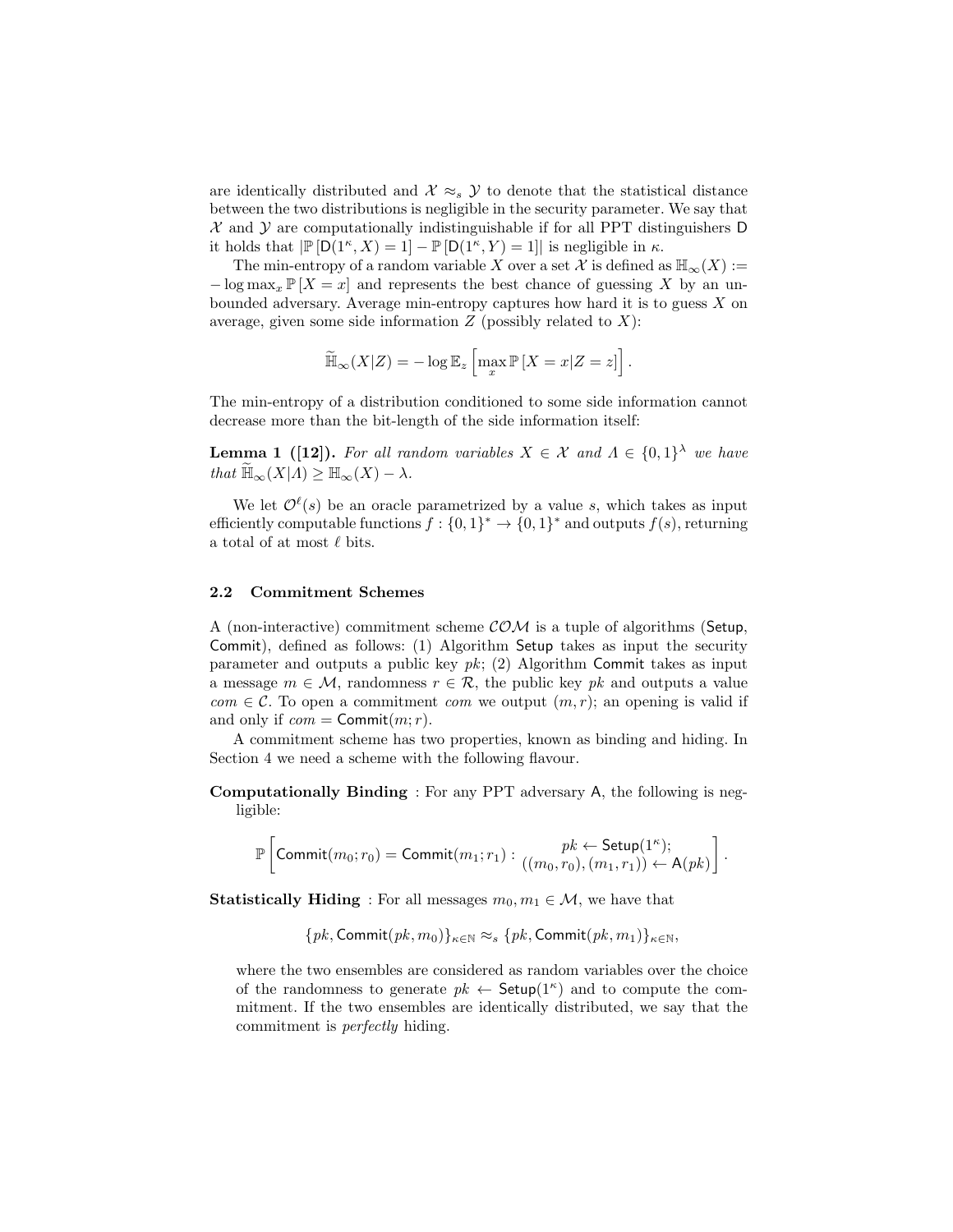Whenever M and R are a finite field F, we say that  $COM$  is linearly homomorphic in the following sense: Given commitments  $com$  and  $com'$  and a field element  $c \in \mathbb{F}$ , one can compute commitments  $com^*$  and  $com''$  such that being able to open *com* and *com'* to m and m' (respectively) allows to open  $com^*$  to  $m + m'$  and com<sup>''</sup> to  $c \cdot m$ . We will write the mapping  $(\text{com}, \text{com}') \mapsto \text{com}^*$  as  $com \cdot com'$  and the mapping  $(c, com) \mapsto com''$  as  $com^c$ . Similarly, for the opening information we will write the mappings as  $com^* = \text{Commit}(pk, m + m'; r + r')$ and  $com'' = \text{Commit}(pk, c \cdot m; c \cdot r)$ . The above can be generalized to abstract operations over  $\mathcal{M}, \mathcal{R}$  and  $\mathcal{C}$ , but for simplicity, and to be consistent with the concrete instantiation given in Section 4.2, we stick to this formulation here.

## 2.3 Non-Interactive Zero-Knowledge Arguments of Knowledge

For a relation  $\Re \subseteq \{0,1\}^* \times \{0,1\}^*$ , the language associated with  $\Re$  is  $\mathfrak{L}_{\Re} = \{x :$  $\exists w \text{ s.t. } (x, w) \in \mathfrak{R}$ . A non-interactive argument system  $\mathcal{NIZK}$  for a relation  $\mathfrak{R}$ is a tuple of algorithms (Init, Prove, Ver), defined as follows: (1) Algorithm Init takes as input the security parameter and outputs a common reference string crs  $\leftarrow$  Init(1<sup> $\kappa$ </sup>); (2) Algorithm Prove takes as input a pair  $(x, w)$  such that  $(x, w) \in$ **R** and outputs an argument  $\pi$ ; (3) Algorithm Ver takes as input a pair  $(x, \pi)$ and outputs a judgement in  $\{0, 1\}.$ 

We require the following properties for  $\mathcal{NIZK}$  [36, 10].

**Completeness:** For every  $(x, w) \in \mathbb{R}$  we have that

$$
\Pr[\text{Ver}(\text{crs}, (x, \pi)) = 1 : \text{crs} \leftarrow \text{Init}(1^{\kappa}); \pi \leftarrow \text{Prove}(\text{crs}, (x, w))] \ge 1 - negl(\kappa).
$$

**Multi-theorem zero-knowledge:** There exists a PPT simulator  $Sim = (Sim_1,$  $\textsf{Sim}_2$ ) such that, for all PPT adversaries A, the ensembles  $\{\textsf{Real}(\kappa)\}_{\kappa \in \mathbb{N}}$  and  ${\sf Simu}(\kappa)\}_{\kappa \in \mathbb{N}}$  are computationally close, where

$$
Real(\kappa) := \left\{ \operatorname{crs} \leftarrow \operatorname{Init}(1^{\kappa}); out \leftarrow A^{\text{Prove}(\text{crs}, \cdot)}(\text{crs}) \right\}
$$
\n
$$
Simu(\kappa) := \left\{ (\operatorname{crs}, tk) \leftarrow Sim_1(1^{\kappa}); out' \leftarrow A^{\widetilde{\text{Sim}}_2(tk, \cdot)}(\text{crs}) \right\}
$$

and  $\widetilde{\mathsf{Sim}}_2(tk,(x,w))$  outputs  $\mathsf{Sim}_2(tk,x)$  if  $(x,w) \in \mathfrak{R}$ , and  $\perp$  otherwise. **Simulation extractability:** There exists a PPT algorithm  $X$ tr =  $(Xtr_1, Xtr_2)$ 

such that, for all PPT adversaries A, we have that

$$
\mathbb{P}\left[\underset{w}{w \leftarrow \text{Xtr}_{2}(x k, (x,\pi))}; (x,w) \notin \mathfrak{R} \land (x,\pi) \leftarrow \text{A}^{\text{Sim}_{2}(t k, \cdot)}(\text{crs}); \\ (w \leftarrow \text{Xtr}_{2}(x k, (x,\pi)); (x,w) \notin \mathfrak{R} \land (x,\pi) \notin \mathcal{Q} \land \text{Ver}(\text{crs}, (x,\pi)) = 1\right]\right]
$$

is negligible, where the list  $Q$  contains the successful pairs  $(x_i, \pi_i)$  that A has queried to  $\text{Sim}_2$ . We say that  $\mathcal{NIZK}$  is *true* simulation-extractable if oracle  $\mathsf{Sim}_2(\mathfrak{k}, x)$  is replaced by  $\mathsf{Sim}_2(\mathfrak{k}, (x, w))$  that outputs the same as  $\mathsf{Sim}_2(\mathit{tk}, x)$  if and only if  $(x, w) \in \mathfrak{R}$  (and outputs  $\perp$  otherwise).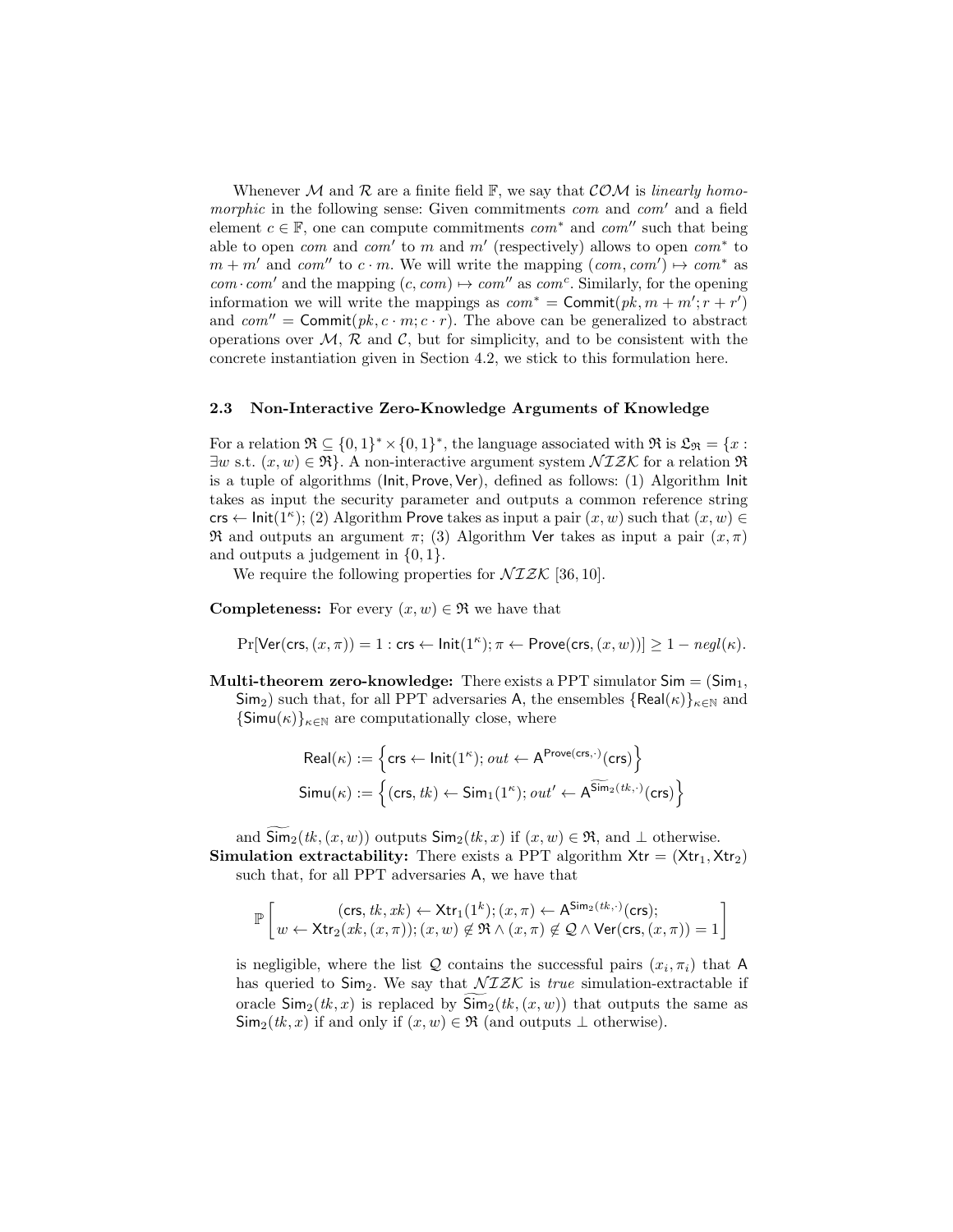## 3 One-More Unforgeability

A signature scheme is a triple of algorithms  $SS = (KGen, Sign, Verify)$  defined as follows: (1) The key generation algorithm takes as input the security parameter  $\kappa$  and outputs a verification key/signing key pair  $(vk, sk) \leftarrow \mathsf{KGen}(1^{\kappa});$  (2) The signing algorithm takes as input a message  $m \in \mathcal{M}$  and the signing key sk and outputs a signature  $\sigma \leftarrow \text{Sign}(sk, m)$ ; (3) The verification algorithm takes as input the verification key vk and a pair  $(m, \sigma)$  and outputs Verify $(vk, (m, \sigma)) \in$  $\{0, 1\}$ . We denote by  $|\sigma|$  the size of a signature output via Sign $(sk, \cdot)$ .

Given a signature scheme  $SS$ , consider the following experiment  $Exp_{SS,A}^{\text{one}-\text{more}}(\kappa,$  $\ell, \gamma$ ) running with a PPT adversary A and parametrized by the security parameter  $\kappa \in \mathbb{N}$ , the leakage bound  $\ell \in \mathbb{N}$  and the slack parameter  $\gamma \in (0, 1]$ :

- 1. Compute  $(vk, sk) \leftarrow \mathsf{KGen}(1^{\kappa})$  and give vk to A.
- 2. The adversary A can adaptively access oracles  $\mathsf{Sign}(sk, \cdot)$  and  $\mathcal{O}^{\ell}(sk, \cdot)$ , where  $\mathcal{O}^{\ell}(sk, f)$  returns  $f(sk)$ . We let  $\Lambda \in \{0,1\}^{\lambda}$  be the total information returned by  $\mathcal{O}^{\ell}$  (with  $\lambda \leq \ell$ ), and we write  $\mathcal Q$  for the set of messages A forwarded to the signing oracle.
- 3. A outputs n pairs  $(m_1, \sigma_1), \ldots, (m_n, \sigma_n)$ .
- 4. The experiment outputs 1 iff if the following conditions are satisfied:
	- (a) Verify $(vk, (m_i, \sigma_i)) = 1$  and  $m_i \notin \mathcal{Q}$ , for all  $i \in [n]$ .
	- (b) The messages  $m_1, \ldots, m_n$  are pairwise distinct.
	- (c)  $n \geq |\lambda/(\gamma|\sigma|)| + 1.$

**Definition 1 (One-more unforgeability).** We say that  $SS = (KGen, Sign,$ Verify) is  $(\ell, \gamma, \varepsilon)$ -one-more unforgeable if for every PPT adversary A we have that  $\mathbb{P}[\mathsf{Exp}_{SS,A}^{\mathsf{one}-\mathsf{more}}(\kappa,\ell,\gamma) = 1] \leq \varepsilon$ . Whenever  $\varepsilon$  is negligible in the security parameter, we simply say that SS is  $(\ell, \gamma)$ -one-more unforgeable.

Remark 1 (on  $\gamma$ ). The parameter  $\gamma$  specifies how close to optimal security SS is. In particular, in case  $\gamma = 1$  one-more unforgeability requires that A cannot forge even a single signature more than what it could have leaked via leakage queries. As  $\gamma$  decreases, so does the strength of the signature scheme (the extreme case being  $\gamma = |\mathcal{M}|^{-1}$ , where we have no security).

Note that the number of signatures the adversary has to forge depends on the length of the leakage he asks to see. In particular  $(\ell, \gamma)$ -one-more unforgeability implies standard unforgeability for any adversary asking no leakage  $(\lambda = 0)$ .

Finally, we remark that for any  $\gamma \in (0,1]$  we have that  $(\ell, \gamma)$ -one-more unforgeability implies  $(\ell', \gamma)$ -one-more unforgeability for all  $\ell' \leq \ell$ .

#### 3.1 An Alternative Definition

Definition 1 may seem a weak security guarantee for a signature scheme, as an adversary is able to forge a certain number of signatures. If the messages to forge could be chosen at will at any time, this would be a rather useless security guarantee. Here, we state a seemingly stronger flavour of one-more unforgeability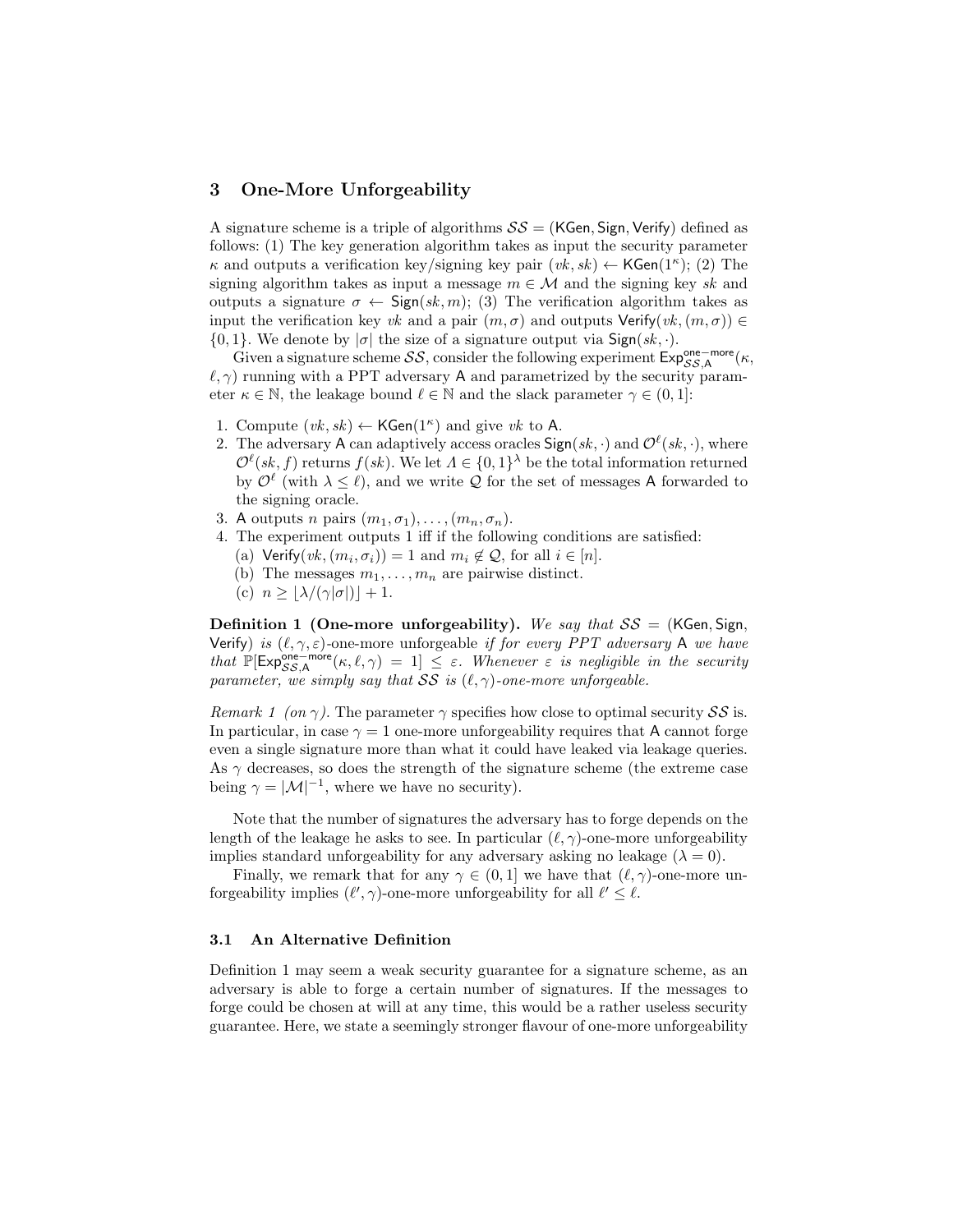where a simulator can look at the state of the adversary after he is done with leakage queries and output a set  $\mathcal{Q}^* \subset \mathcal{M}$ , of size less than n, thought of as the messages corresponding to the forgeries leaked so far; now the adversary is successful if he can produce a forgery for a message of his choice not contained in Q<sup>∗</sup> (and not already asked to the signing oracle). In a certain sense, we get a notion that is similar to the standard unforgeability notion, with the twist that the adversary can ask a few extra signing queries (via leakage queries, though).

Given a signature scheme  $SS$ , consider the experiment  $\mathsf{Exp}_{SS,A,S}^{\mathsf{poly-sim-one-more}}(\kappa,$  $(\ell, \gamma)$  below, running with a PPT adversary  $A = (A_1, A_2)$  and a PPT simulator S and parametrized by the security parameter  $\kappa \in \mathbb{N}$ , the leakage bound  $\ell \in \mathbb{N}$ and the slack parameter  $\gamma \in (0, 1]$ :

- 1. Compute  $(vk, sk) \leftarrow \mathsf{KGen}(1^{\kappa})$  and give vk to A.
- 2. The adversary  $A_1$  can adaptively access oracles  $Sign(s_k, \cdot)$  and  $\mathcal{O}^{\ell}(sk, \cdot)$ , where  $\mathcal{O}^{\ell}(sk, f)$  returns  $f(sk)$ . We let  $\Lambda \in \{0,1\}^{\lambda}$  be the total information returned by  $\mathcal{O}^{\ell}$  (with  $\lambda \leq \ell$ ), and we write  $\mathcal Q$  for the set of messages  $A_1$ forwarded to the signing oracle.
- 3. Let st be the state of  $A_1$  at the end of step 2 above, i.e., all his inputs, all his random choices, and all replies from the oracles. The simulator is given st and outputs  $\mathcal{Q}^* \leftarrow \mathsf{S}(1^{\kappa}, v k, st)$  such that  $\mathcal{Q}^* \subset \mathcal{M}$  and  $|\mathcal{Q}^*| \leq |\lambda/(\gamma|\sigma|)|$ .
- 4. A<sub>2</sub> is given  $\mathcal{Q}^*$  and st and outputs a forgery  $(m^*, \sigma^*)$ .
- 5. The experiment outputs 1 iff Verify $(vk, (m^*, \sigma^*)) = 1$  and  $m^* \notin Q \cup Q^*$ .

Definition 2 (Poly-constrained one-more unforgeability). We say that  $SS = (KGen, Sign, Verify)$  is  $(\ell, \gamma, \varepsilon)$ -poly-constrained one-more unforgeable if for every PPT adversary A there exists a PPT simulator S such that

$$
\mathbb{P}[\mathrm{Exp}^{\mathrm{poly-sim-one-more}}_{\mathcal{SS},\mathsf{A},\mathsf{S}}(\kappa,\ell,\gamma)=1]\leq \varepsilon.
$$

Whenever  $\varepsilon$  is negligible in the security parameter, we simply say that SS is  $(\ell, \gamma)$ -poly-constrained one-more unforgeable.

#### 3.2 Yet Another Alternative Definition

Definition 2 requires that  $\mathcal{Q}^*$  can be computed in poly-time, effectively requiring that the adversary knows the small set of forgeries he leaked. In most applications we are aware of, it seems, however, enough that such a small set exists. And, there seems to be a difference between these notions. Consider an adversary who leaks a few values of the form  $v_i = H(m_i) \oplus \sigma_i$ , where H is a hash function, for random messages  $m_i$  (with  $i \in [n]$ ) and  $\sigma_i$  a signature on  $m_i$ . Given any  $m_i$  as input it can compute a "forgery"  $\sigma_i = v_i \oplus H(m_i)$ , but until it is given  $m_i$  it does not know the set of messages it can forge signatures on, at least it would be hard to compute this set efficiently in a black-box manner. We formulate a security notion which still considers leakage of a few such "unknown"  $\sigma_i$  as benign.

We simply restate Definition 2, but we now allow S unbounded computing time. We can massage this relaxed definition a bit to get a simpler, equivalent definition. Consider the following generic simulator  $S_{\min}(1^{\kappa}, vk,st)$ : it iterates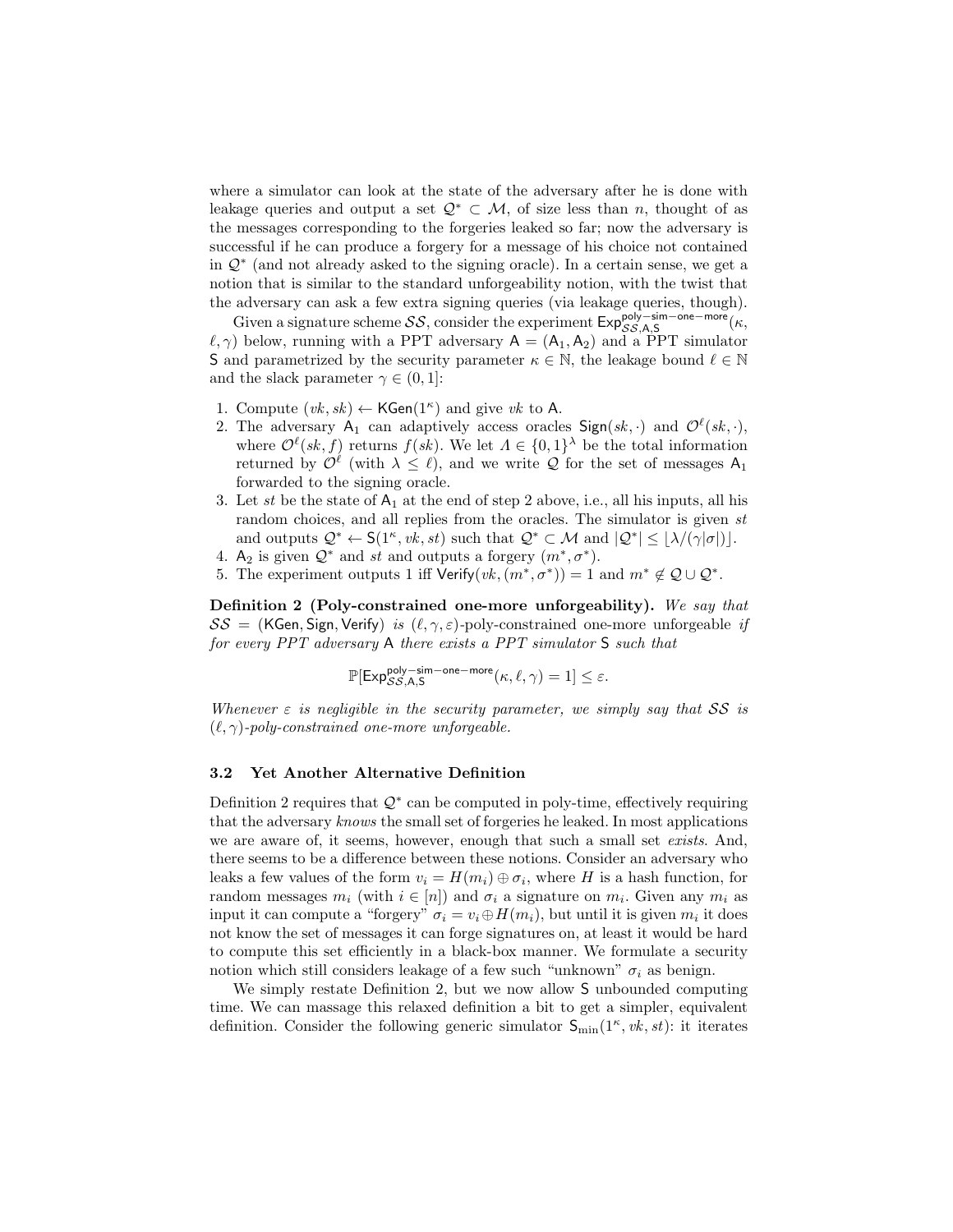over all  $\mathcal{Q}^* \subset \mathcal{M}$  with  $|\mathcal{Q}^*| \leq \lfloor \lambda/(\gamma|\sigma|) \rfloor$  and computes the probability  $p_{\mathcal{Q}^*}$  that  $\mathsf{A}_2(\mathcal{Q}^*, st)$  outputs  $(m^*, \sigma^*)$  such that  $\mathsf{Verify}(vk, (m^*, \sigma^*)) = 1$  and  $m^* \notin \mathcal{Q} \cup \mathcal{Q}^*$ . It then outputs the  $\mathcal{Q}^*$  minimizing  $p_{\mathcal{Q}^*}$ . It is clear that if for some adversary A there exists an unbounded simulator S fulfilling Definition 2 for A, then also  $S_{\text{min}}$  will fulfil Definition 2 for A. Hence we can equivalently hardwire  $S_{\text{min}}$  into the definition. If we at the same time use that the expected value of a random value over  $\{0, 1\}$  is equal to the probability that it is 1, we get the below more compact definition. Consider the following experiment  $Exp_{SS,A}^{\text{sim-one}-\text{more}}(\kappa, \ell, \gamma)$ :

- 1. Compute  $(vk, sk) \leftarrow \mathsf{KGen}(1^{\kappa})$  and give  $vk$  to  $\mathsf{A}_1$ .
- 2. The adversary  $A_1$  can adaptively access oracles  $Sign(s_k, \cdot)$  and  $\mathcal{O}^{\ell}(sk, \cdot)$ , where  $\mathcal{O}^{\ell}(sk, f)$  returns  $f(sk)$ . We let  $\Lambda \in \{0,1\}^{\lambda}$  be the total information returned by  $\mathcal{O}^{\ell}$  (with  $\lambda \leq \ell$ ), and we write  $\mathcal Q$  for the set of messages  $A_1$ forwarded to the signing oracle.
- 3. Let st be the state of  $A_1$  at the end of step 2 above.
- 4. Output

$$
\min_{\substack{\mathcal{Q}^*\subset \mathcal{M}:\\ |\mathcal{Q}^*|\leq \lfloor \lambda/(\gamma|\sigma|\rfloor)}}\left(\mathbb{P}[(m^*,\sigma^*) \leftarrow A_2(\mathcal{Q}^*,st): \text{Verify}(vk,(m^*,\sigma^*)) \wedge m^* \notin \mathcal{Q} \cup \mathcal{Q}^*]\right).
$$

Definition 3 (Constrained one-more unforgeability). We say that  $SS =$ (KGen, Sign, Verify) is  $(\ell, \gamma, \varepsilon)$ -constrained one-more unforgeable if it holds that  $\mathbb{E}[\mathsf{Exp}_{SS,A}^{\mathsf{sim}-\mathsf{one}-\mathsf{more}}(\kappa,\ell,\gamma)] \leq \varepsilon$  for every PPT adversary A, where the expected value is over the random choices used to generate  $(vk, sk)$  and the random choices of  $A_1$ . Whenever  $\varepsilon$  is negligible in the security parameter, we simply say that SS is  $(\ell, \gamma)$ -constrained one-more unforgeable.

#### 3.3 Equivalence of two Definitions

We argue below that one-more unforgeability and constrained-one-more unforgeability are equivalent. It is clear that security under Definition 2 implies security under Definition 3. We conjecture that Definition 3 is strictly weaker than Definition 2.

Theorem 1. Definition 1 and Definition 3 are equivalent up to a constant factor 4 in security.

Proof. For space reasons, we prove only that Definition 1 implies Definition 3; the proof of the other direction can be found in the full version. We give a proof by contradiction. Assume there exists a polynomial  $\varepsilon$  and PPT adversary  $A' = (A'_1, A'_2)$  such that  $\mathbb{E}[\text{Exp}_{SS,A'}^{\text{sim-one-more}}(\kappa, \ell, \gamma)] > \varepsilon$  for infinitely many values of  $\kappa$ .

Since  $0 \leq \mathbb{E}[\mathsf{Exp}^{\mathsf{sim-one}-\mathsf{more}}_{\mathcal{SS},\mathsf{A}'}(\kappa,\ell,\gamma)] \leq 1$  this implies that  $\mathbb{P}[\mathsf{Exp}^{\mathsf{sim-one}-\mathsf{more}}_{\mathcal{SS},\mathsf{A}'}(\kappa,\ell,\gamma)]$  $(\ell, \gamma) \geq \varepsilon/2 \geq \varepsilon/2$  for infinitely many values of  $\kappa$ . Let E be the event that  $\mathbb{P}[\mathsf{Exp}_{\mathcal{SS},\mathsf{A}'}^{\mathsf{sim-one}-\mathsf{more}}(\kappa,\ell,\gamma) \geq \varepsilon/2].$ 

We now describe A, running in experiment  $Exp_{SS,A}^{\text{one}-\text{more}}(\kappa,\ell,\gamma)$ . When reading the description keep in mind that it is defined to work when  $E$  occurs.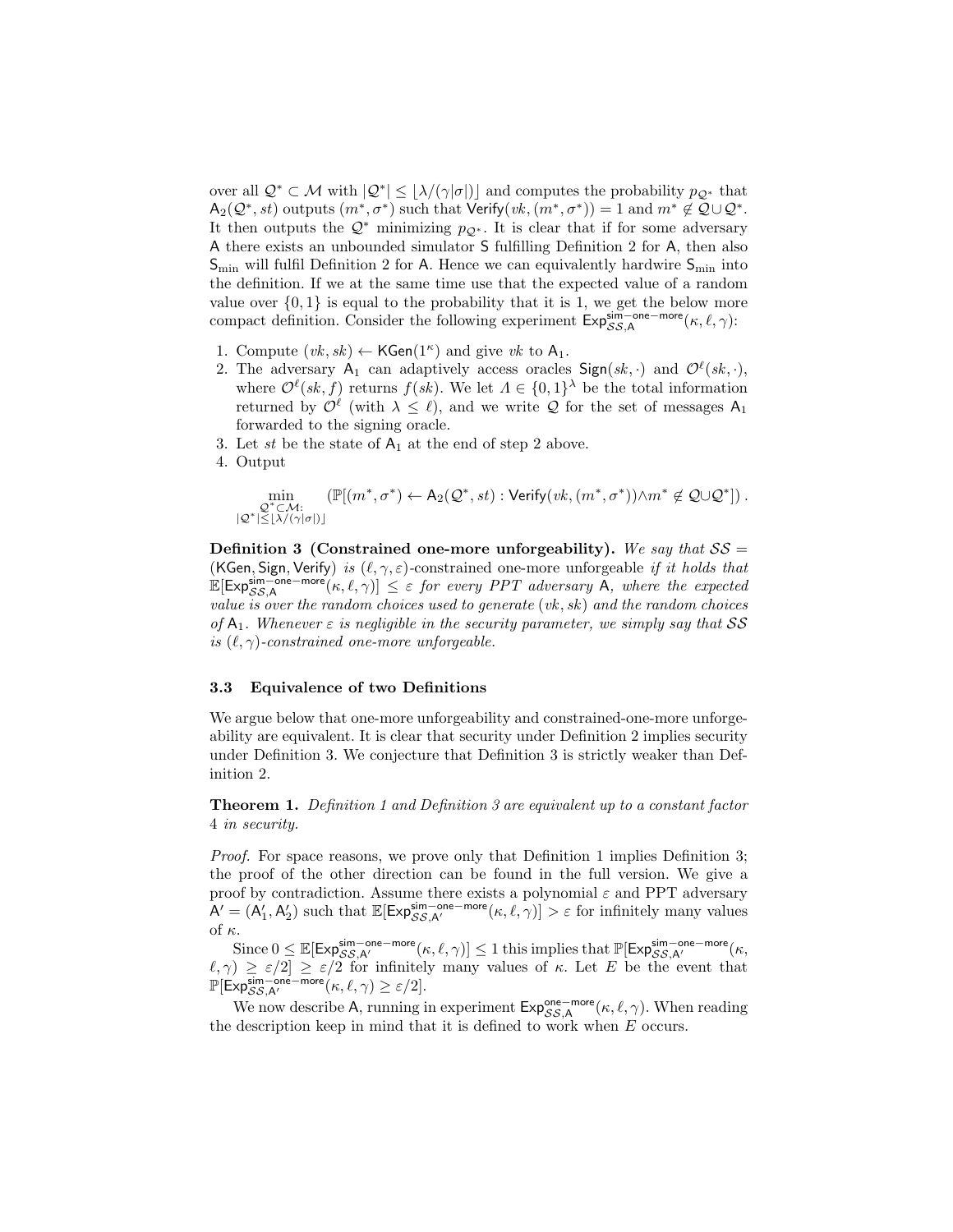- 1. Receive the verification key vk and initialize  $\mathcal{Q}^* = \emptyset$ .
- 2. Run  $A'_1(1^{\kappa}, v_k)$  and simulate leakage queries and signature queries using oracles  $\mathcal{O}^{\ell}(sk, \cdot)$  and  $\text{Sign}(sk, \cdot)$ . Let  $\Lambda \in \{0,1\}^{\lambda}$  be the overall information retrieved by  $A'_1$ .
- 3. Define  $n := \lfloor \lambda/(\gamma|\sigma|) \rfloor + 1$ . Repeat the following steps, for  $i = 1, \ldots, n$ :
	- (a) Run  $8(\log_2(n) + \kappa)/\varepsilon$  copies of  $\mathsf{A}'_2(1^{\kappa}, st, \mathcal{Q}^*)$  in parallel. If any of the copies outputs  $(m_i^*, \sigma_i^*)$  such that  $Verify(vk, (m^*, \sigma^*)) = 1$  and  $m^* \notin$  $\mathcal{Q} \cup \mathcal{Q}^*$ , then go to the next step, otherwise give up and terminate. (b) Set  $\mathcal{Q}^*:=\mathcal{Q}^*\cup\{m_i^*\}$  for one of the forgeries from above.
- 4. Output  $(m_1^*, \sigma_1^*), \ldots, (m_n^*, \sigma_n^*)$ .

Assume that E occurs. Then the probability that any copy  $\mathsf{A}'_2(1^{\kappa}, st, \mathcal{Q}^*)$  in Step 1 outputs  $(m_i^*, \sigma_i^*)$  such that  $Verify(vk, (m^*, \sigma^*)) = 1$  and  $m^* \notin \mathcal{Q} \cup \mathcal{Q}^*$  is  $\geq \varepsilon/2$ . Hence one of the copies will output such  $(m_i^*, \sigma_i^*)$ , except with probability  $2^{-\log_2(n)-\kappa}$ , by construction. Thus, by a union bound, the probability that A gives up in any of the iterations is at most  $n \cdot 2^{-\log_2(n)-\kappa} = 2^{-\kappa}$ .

Clearly, when A does not give up in any of the iterations, we have that  $\text{Exp}_{SS,A}^{\text{one}-\text{more}}(\kappa,\ell,\gamma) = 1.$  Hence  $\mathbb{P}[\text{Exp}_{SS,A}^{\text{one}-\text{more}}(\kappa,\ell,\gamma) = 1] \geq \mathbb{P}[E](1 - 2^{-\kappa}) =$  $\varepsilon(1-2^{-\kappa})/2 > \varepsilon/4$  for infinitely many values of  $\kappa$ . This concludes the proof as A is PPT.

# 4 Construction

We give a construction of a one-more unforgeable signature scheme (cf. Definition 1) based on the following building blocks:

- A non-interactive zero knowledge argument of knowledge system  $\mathcal{NIZK} =$ (Init, Prove, Ver).
- A perfectly hiding and computationally binding, linearly homomorphic<sup>7</sup> commitment scheme  $COM = (Setup, Commit)$ , with message and randomness space equal to a finite field F.

Our scheme  $SS = (KGen, Sign, Verify)$  has message space equal to  $\mathbb F$  and is described below:

- **Key Generation.** Run  $pk \leftarrow$  Setup( $1^{\kappa}$ ) and  $\mathsf{crs} \leftarrow \mathsf{Init}(1^{\kappa})$ . For some parameter  $d \in \mathbb{N}$ , sample  $\delta_0, \ldots, \delta_d$  and  $r_0, \ldots, r_d$  uniformly from  $\mathbb{F}$ , and compute commitments  $com_i = \textsf{Commit}(pk, \delta_i; r_i)$  for  $i = 0, \ldots, d$ . Let  $\boldsymbol{\delta} = (\delta_0, \ldots, \delta_d)$ and  $\mathbf{r} = (r_0, \dots, r_d)$ ; output  $sk = (\delta, \mathbf{r})$  and  $vk = (\text{crs}, pk, \{com_i\}_{i=0}^d)$ .
- **Signature.** To sign a message  $m \in \mathbb{F}$ , let  $\delta(X)$  be the degree d polynomial having  $\delta_i$ 's as coefficients, i.e.  $\delta(X) = \sum_{i=0}^d \delta_i \cdot X^i$ . Consider the following polynomial-time relation:

 $\mathfrak{R} := \{ (pk, com^*); (\tilde{m}, \tilde{r}) : com^* = \text{Commit}(pk, \tilde{m}; \tilde{r}) \}$ .

<sup>7</sup> For notational convenience, we assume that the product of commitments give commitments to the sum of messages using the sum of the randomness as randomness,  $\dot{a}$  la Pedersen [32].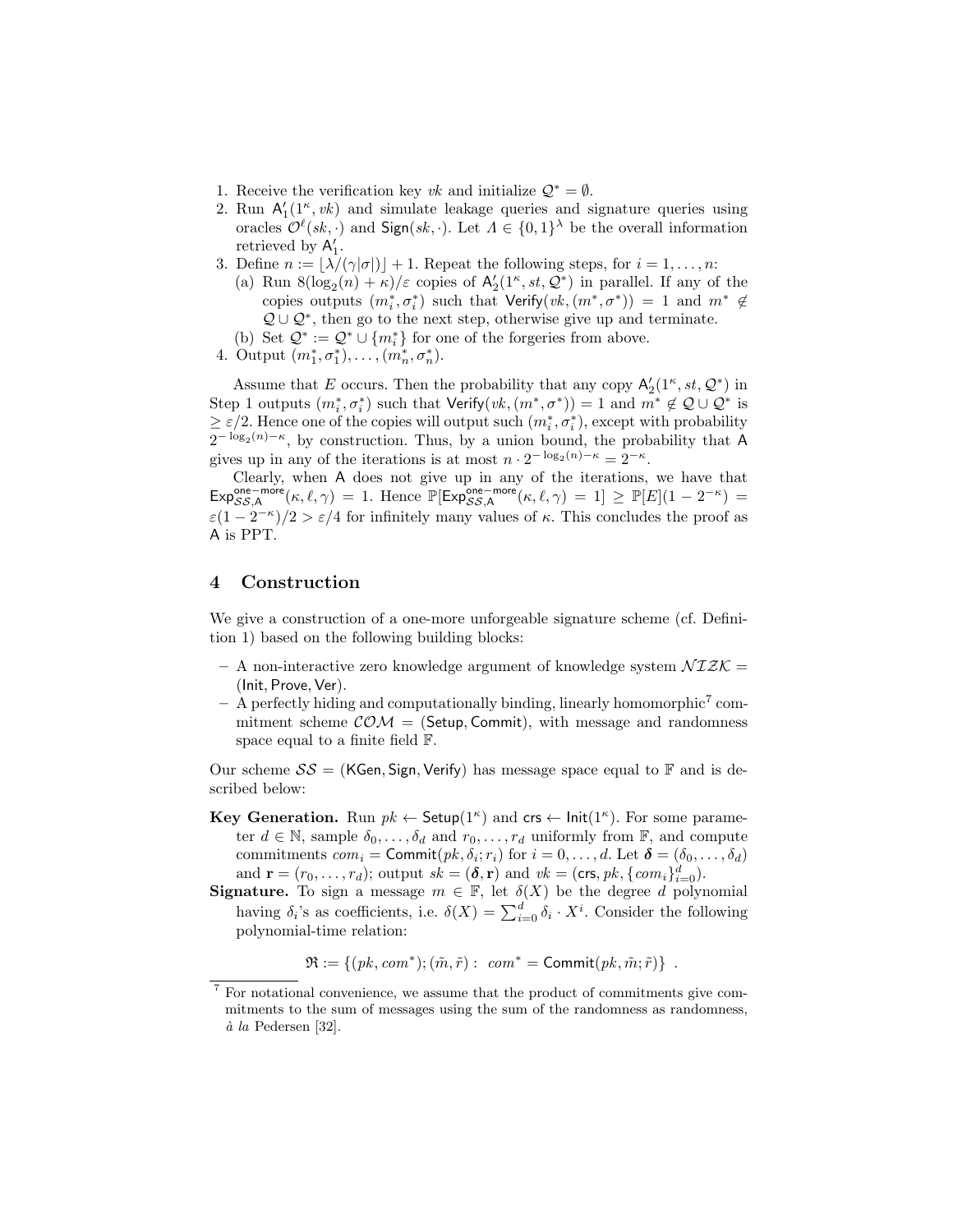Compute  $\tilde{m} = \delta(m)$  and  $\tilde{r} = \sum_{i=0}^{d} r_i \cdot m^i$ . Note that both values  $\tilde{m}$ ,  $\tilde{r}$ can be computed efficiently as a function of the signing key  $(\delta, r)$  and the message to be signed. Using crs as common reference string, generate a NIZK argument  $\pi$  that  $(pk, \prod_{i=0}^{d} (com_i)^{m^i}) \in \mathfrak{L}_{\mathfrak{R}}$ , the language generated by the above relation  $\Re$ . Output  $\sigma = \pi$ .

**Verification.** Given a pair  $(m, \sigma)$ , parse  $\sigma$  as  $\sigma = \pi$  and compute  $com^* =$  $\prod_{i=0}^d (com_i)^{m^i}$ . Output the same as  $\mathsf{Ver}(\mathsf{crs}, \pi, (pk, com^*)).$ 

Let us first argue that the signature scheme satisfies the correctness property. This follows from the fact that  $\mathcal{COM}$  is linearly homomorphic (cf. Section 2.2):

$$
com^* = \prod_{i=0}^d (com_i)^{m^i} = \prod_{i=0}^d \text{Commit}(\delta_i \cdot m^i; r_i \cdot m^i) = \text{Commit} \big(\underbrace{\sum_{i=0}^d \delta_i \cdot m^i}_{\tilde{m}}; \underbrace{\sum_{i=0}^d r_i \cdot m^i}_{\tilde{r}}\big)
$$

.

We prove the following result:

**Theorem 2.** Assume that  $COM$  is perfectly hiding and computationally binding, and that  $\mathcal{NIZK}$  is a NIZK argument of knowledge system for relation  $\Re$ . Then the scheme SS described above is  $(\ell, \gamma)$ -one-more unforgeable, as long as

$$
\ell = d \log |\mathbb{F}| \quad and \quad \gamma = \frac{\log |\mathbb{F}|}{|\sigma|}.
$$

#### 4.1 Proof of Theorem 2

To prove the theorem we will rely on the following property of any perfectly hiding commitment scheme  $COM = (Setup, Commit)$ . Define the following experiment  $Exp_{COM,A}^{\text{guess}}(\kappa, \ell, d)$ , featuring an unbounded adversary A:

- 1. Run  $pk \leftarrow$  Setup(1<sup> $\kappa$ </sup>) and sample  $x_1, \ldots, x_d \in \mathcal{M}$  uniformly at random. Compute  $com_i = \text{Commit}(pk, x_i; r_i)$  and give  $(\{com_i\}_{i=1}^d, pk)$  to A. Store  $s = (\{x_i\}_{i=1}^d, \{r_i\}_{i=1}^d).$
- 2. The adversary can access adaptively oracle  $\mathcal{O}^{\ell}(s, \cdot)$ . Let  $\Lambda \in \{0,1\}^{\lambda}$  be the overall information retrieved by A (with  $\lambda \leq \ell$ ).
- 3. The adversary can open a subset of size t of  $(x_1, \ldots, x_d)$ : Given a set of indexes  $(i_1, \ldots, i_t)$  such that each  $i_j \in [d]$ , the values  $(\{x_{i_j}\}_{j=1}^t, \{r_{i_j}\}_{j=1}^t)$ are forwarded to A.
- 4. The experiment returns 1 if A outputs the remaining values  $x_i$ , for all  $i \in$  $[d] \setminus \{i_1, \ldots, i_t\}.$

**Lemma 2.** Let  $COM = (Setup, Commit)$  be a perfectly hiding commitment scheme with message space M. Then for every computationally unbounded adversary A we have that

$$
\mathbb{P}\left[\text{Exp}_{\mathcal{COM},\mathsf{A}}^{\text{guess}}(\kappa,\ell,d) = 1\right] \le \frac{2^{\lambda}}{|\mathcal{M}|^{d-t}}.
$$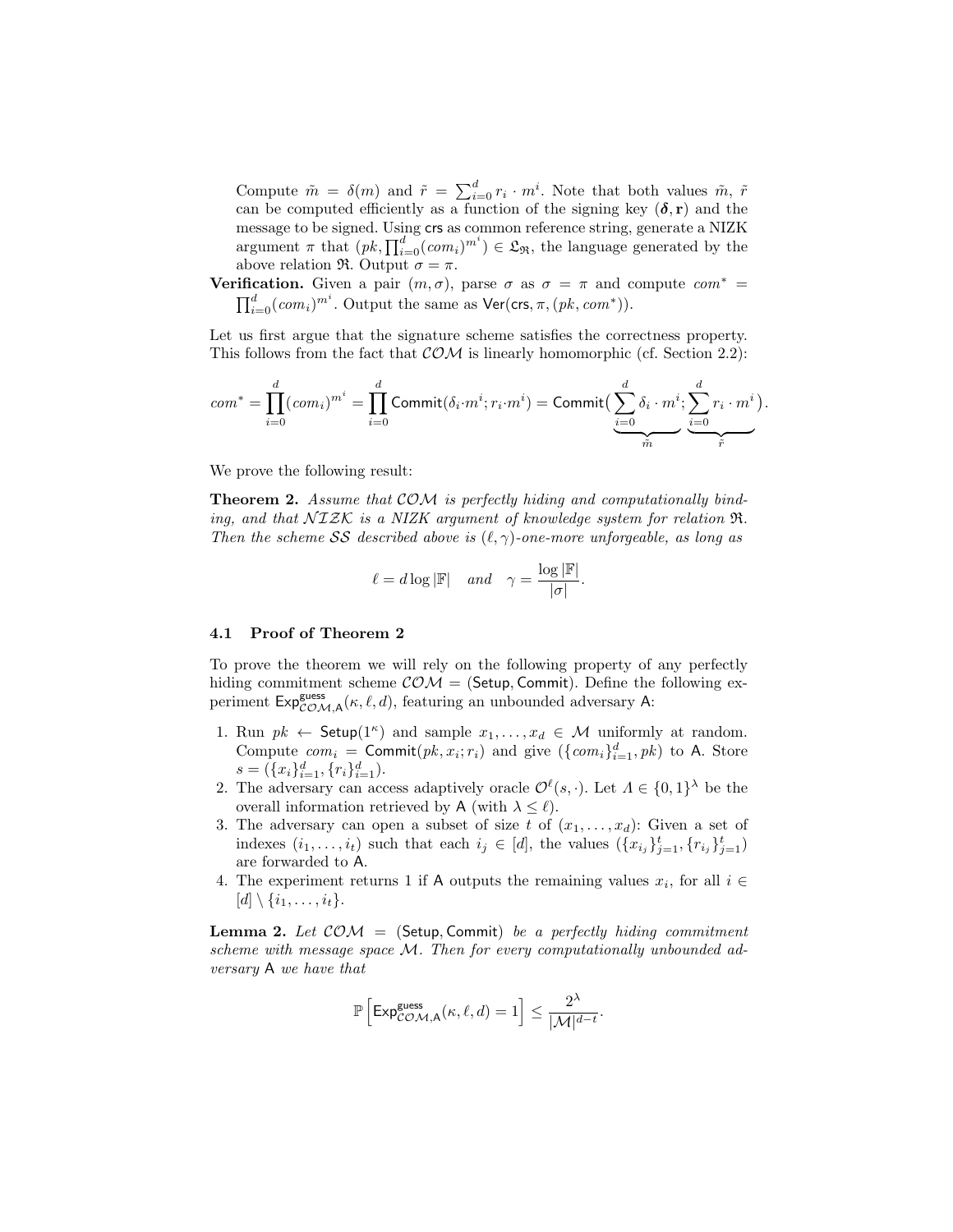The proof of Lemma 2 appears in the full version of this paper.

We now prove Theorem 2. Let A be a PPT machine running in experiment  $Exp_{SS,A}^{\text{one}-\text{more}}(\kappa, \ell, \gamma)$ . We recall how the experiment is held for our scheme SS.

- 1. The signing key  $sk = (\delta, r)$  and the verification key  $vk = (pk, \{com_i\}_{i=0}^d)$ are computed. In particular,  $pk \leftarrow$  Setup(1<sup> $\kappa$ </sup>) and crs  $\leftarrow$  lnit(1<sup> $\kappa$ </sup>). Here,  $\delta =$  $(\delta_0, \ldots, \delta_d) \leftarrow \mathbb{F}^{d+1}$ ,  $com_i = \text{Commit}(\delta_i; r_i)$  and  $\mathbf{r} = (r_0, \ldots, r_d) \leftarrow \mathbb{F}^{d+1}$ .
- 2. The adversary A is given vk and can access oracles  $\textsf{Sign}(sk, \cdot)$  and  $\mathcal{O}^{\ell}(sk, \cdot)$ . - The signing oracle  $\textsf{Sign}(sk,m)$  computes  $\tilde{m} = \sum_{i=0}^{d} \delta_i \cdot m^i$  and  $\tilde{r} =$  $\sum_{i=0}^{d} r_i \cdot m^i$ , together with an argument  $\pi$  that  $(pk, com^*) \in \mathcal{L}_{\Re}$  for  $com^* = \text{Commit}(\tilde{m}; \tilde{r});$  hence, it returns  $\sigma = \pi$ .
	- The leakage oracle  $\mathcal{O}^{\ell}(sk, f)$  returns  $f(sk)$ .
- 3. A outputs n pairs  $(m_1, \pi_1), \ldots, (m_n, \pi_n)$ .
- 4. The experiment outputs 1 iff the following conditions are satisfied:
	- (a) Verify $(vk, (m_i, \sigma_i)) = 1$  and  $m_i \notin \mathcal{Q}$ , for all  $i \in [n]$ . (b) The messages  $m_1, \ldots, m_n$  are pairwise distinct.
	- (c)  $n \geq |\lambda/(\gamma|\sigma|)| + 1.$

The proof proceeds by a series of games.

Game $_0$ . This is the real experiment, as described above.

Game<sub>1</sub>. This game is identical to  $Game_0$ , but we replace the Init algorithm with  $(\text{crs}, tk) \leftarrow \text{Sim}_1(1^{\kappa})$ . Moreover, each time a signing query for message m is asked, we simulate the argument by running  $\pi \leftarrow \textsf{Sim}_2(tk, (pk, com^*)).$ Everything else remains the same.

By a standard argument, the multi-theorem zero-knowledge property of the argument system implies that  $\mathbb{P}[\mathsf{A} \text{ wins } \mathsf{Game}_0]$  is negligibly close to  $\mathbb{P}$  [A wins Game<sub>1</sub>].

Game<sub>2</sub>. This game is identical to Game<sub>1</sub>, but the common reference string is sampled as  $(\text{crs}, tk, xk) \leftarrow \text{Xtr}_1(1^{\kappa})$  and before outputting 1 we check that all arguments contained in A's forgeries can be extracted via  $\mathsf{Xtr}_2(x_k, \cdot)$ .

By a standard argument, (true) simulation extractability of  $\mathcal{NIZK}$  implies that  $\mathbb{P}[\mathsf{A} \text{ wins Game}_1]$  is negligibly close to  $\mathbb{P}[\mathsf{A} \text{ wins Game}_2]$ .

Now, we show that  $\mathbb{P}[A \text{ wins Game}_2]$  is negligible which proves the theorem. Define the following event  $Bad$  in  $Game_2$ : The event occurs whenever for at least one of the forgeries  $(m_j, \sigma_j)$  returned by A it holds that  $\tilde{m}'_j \neq \sum_{i=0}^d \delta_i \cdot m_j^i$ for  $(\tilde{m}'_j, \tilde{r}'_j) \leftarrow \text{Xtr}_2(xk, \pi_j)$ . In other words, there exists a valid pair  $(m_j, \sigma_j)$  for which the extracted value  $\tilde{m}'_j$  is not the evaluation of  $m_j$  through the polynomial  $\delta(X)$  having  $\delta$  as coefficients. We write

 $\mathbb{P} \left[ \mathsf{A} \text{ wins Game}_2 \right] \leq \mathbb{P} \left[ \mathsf{A} \text{ wins Game}_2 \land \textit{Bad} \right] + \mathbb{P} \left[ \mathsf{A} \text{ wins Game}_2 \land \overline{\textit{Bad}} \right]$  $\langle$  negl( $\kappa$ ).

where the last inequality comes from the two claims below.

*Claim.*  $\mathbb{P} \left[ A \text{ wins Game}_2 \wedge \overline{Bad} \right] \leq 2^{\lambda} / |\mathbb{F}|^n$ .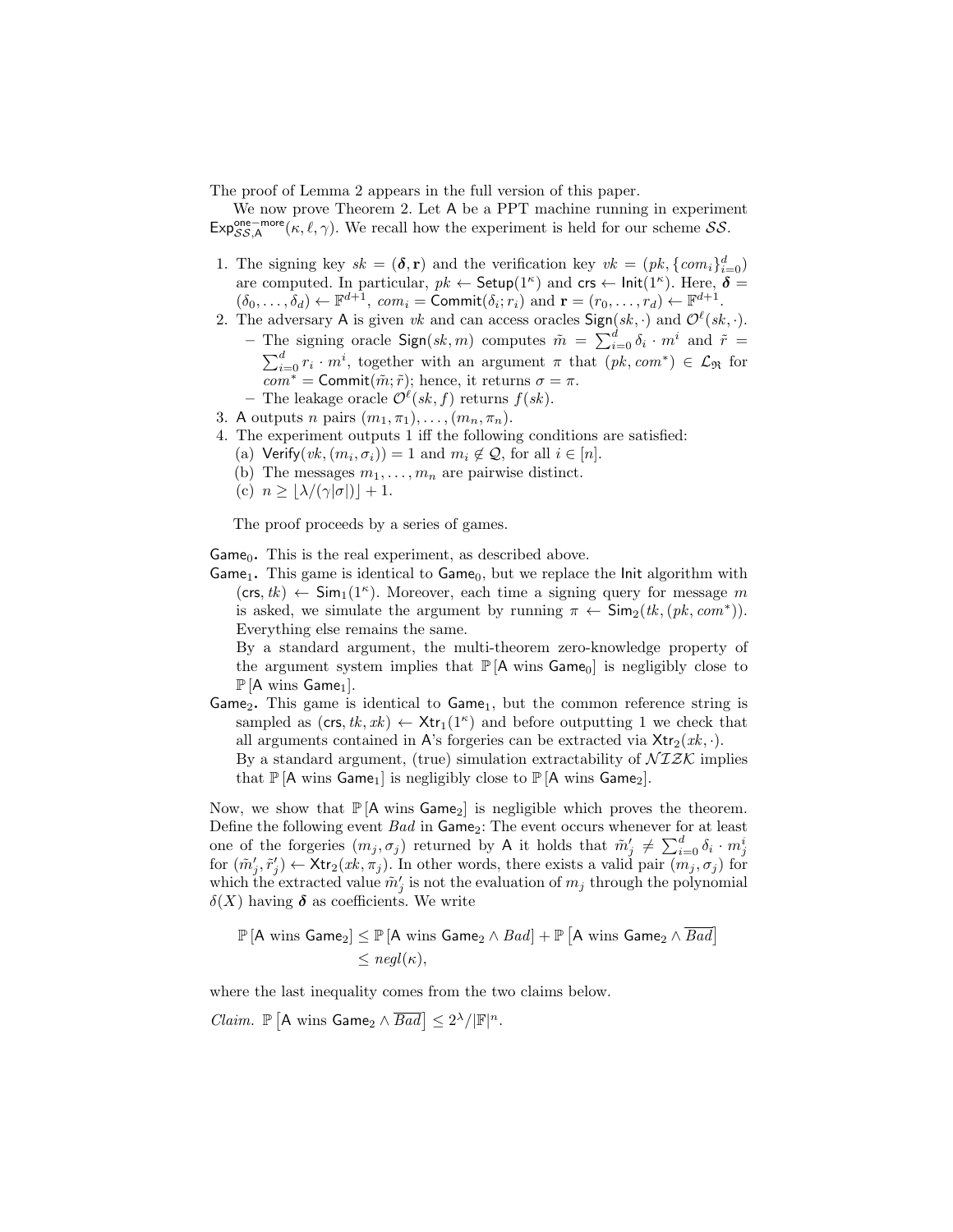*Proof.* By contradiction, assume that  $\mathbb{P}\left[A \text{ wins Game}_2 \wedge \overline{Bad}\right] > 2^{\lambda}/|\mathbb{F}|^n$ . We build a PPT reduction B (running A) which wins the game of experiment  $Exp_{COM,B}^{guess}(\kappa, \ell, d+1)$  with at least the same advantage.

1. Given  $\{com_i = \text{Commit}(\delta_i; r_i)\}_{i=0}^d$  as input, implicitly define  $sk := (\delta, r)$ , where

$$
\boldsymbol{\delta} = (\delta_0, \delta_1, \dots, \delta_d) \qquad \mathbf{r} = (r_0, r_1, \dots, r_d).
$$

Run (crs, tk, xk)  $\leftarrow$  Xtr<sub>1</sub>(1<sup> $\kappa$ </sup>) and give  $vk := (\text{crs}, pk, \{com_i\}_{i=0}^d)$  to A.

- 2. Whenever A asks a leakage query f to  $\mathcal{O}^{\ell}((\delta, r), \cdot)$ , forward the same query to  $\mathcal{O}^{\ell}(s, \cdot)$  (where  $s = (\delta, r)$ ). Give to A the same value returned by  $\mathcal{O}^{\ell}(s)$ .
- 3. Whenever A asks a signing query  $m$  to  $Sign(sk, \cdot)$ , answer as follows. Simulate an argument  $\pi \leftarrow \mathsf{Sim}(tk, (pk, com^*))$  where  $com^* = \prod_{i=0}^d (com_i)^{m^i}$ . Give  $\sigma = \pi$  to A.
- 4. Let  $(m_1, \sigma_1), \ldots, (m_n, \sigma_n)$  be the forgeries output by A. Ask to open the last  $t := d + 1 - n$  values, i.e.  $(\{\delta_i\}_{i=n}^d, \{r_i\}_{i=n}^d)$ . Set  $\tilde{\delta}_i = \delta_i$  for each  $i = n, \ldots, d$ .
- 5. For each of the values  $\sigma_i = \pi_i$  returned by A compute  $(\tilde{m}'_i, \tilde{r}'_i) \leftarrow \text{Xtr}_2(xk, \pi_i)$ . Solve the following linear system:

$$
\begin{pmatrix} 1 & m_1 & \dots & m_1^{n-1} \\ \vdots & \vdots & \vdots \\ 1 & m_n & \dots & m_n^{n-1} \end{pmatrix} \cdot \begin{pmatrix} \delta_0 \\ \vdots \\ \delta_{n-1} \end{pmatrix} = \begin{pmatrix} y_0 \\ \vdots \\ y_{n-1} \end{pmatrix}, \tag{1}
$$

where each of the values  $y_i$  is computed from known values as  $y_i = \tilde{m}'_i$  –  $\sum_{j=n}^d \tilde{\delta}_j \cdot m_i^j$ .

6. Output  $(\delta_1, \ldots, \delta_n)$ .

Note that  $B$  perfectly simulates the environment for  $A$  in  $Game_2$ . The choice of the parameters  $\gamma = \log |\mathbb{F}|/|\sigma|$  and  $\ell = d \log |\mathbb{F}|$  (as in the theorem statement), ensures that  $1 \leq n \leq d+1$ . In particular, the total number of field elements known by B is at most  $\frac{\lambda}{\log |\mathbb{F}|} + \left(d - \left|\frac{\lambda}{\gamma |\sigma|}\right|\right) < d+1$ , and thus there is some entropy left in the commitments.

Moreover, as the values  $(m_1, \ldots, m_n)$  are pairwise distinct, the matrix of Eq. (1) has full rank and the linear system always admits a solution. Since the event *Bad* does not happen, we have that  $\tilde{m}'_i = \tilde{m}_i = \delta(m_i)$  (for all  $i \in [n]$ ), and thus the solution  $(\delta_1, \ldots, \delta_n)$  corresponds to the same elements in the vector  $\delta$ . The above contradicts Lemma 2, as

$$
\mathbb{P}\left[ \text{Exp}_{\mathcal{COM},\mathsf{B}}^{\text{guess}}(\kappa,\ell,d+1) = 1 \right] \geq \mathbb{P}\left[ \mathsf{A} \text{ wins Game}_2 \wedge \overline{\text{Bad}} \right] > \frac{2^{\lambda}}{|\mathbb{F}|^n}.
$$

*Claim.*  $\mathbb{P}[\mathsf{A} \text{ wins Game}_2 \land \text{Bad}] \leq \text{negl}(\kappa)$ .

*Proof.* Assume that  $\mathbb{P}[\mathsf{A} \text{ wins Game}_2 \land \text{Bad}] > 1/poly(\kappa)$  for infinitely many  $\kappa$ . We build an attacker  $C$  breaking the binding property of the commitment scheme  $\mathcal{COM}$  with non-negligible advantage. A description of C follows: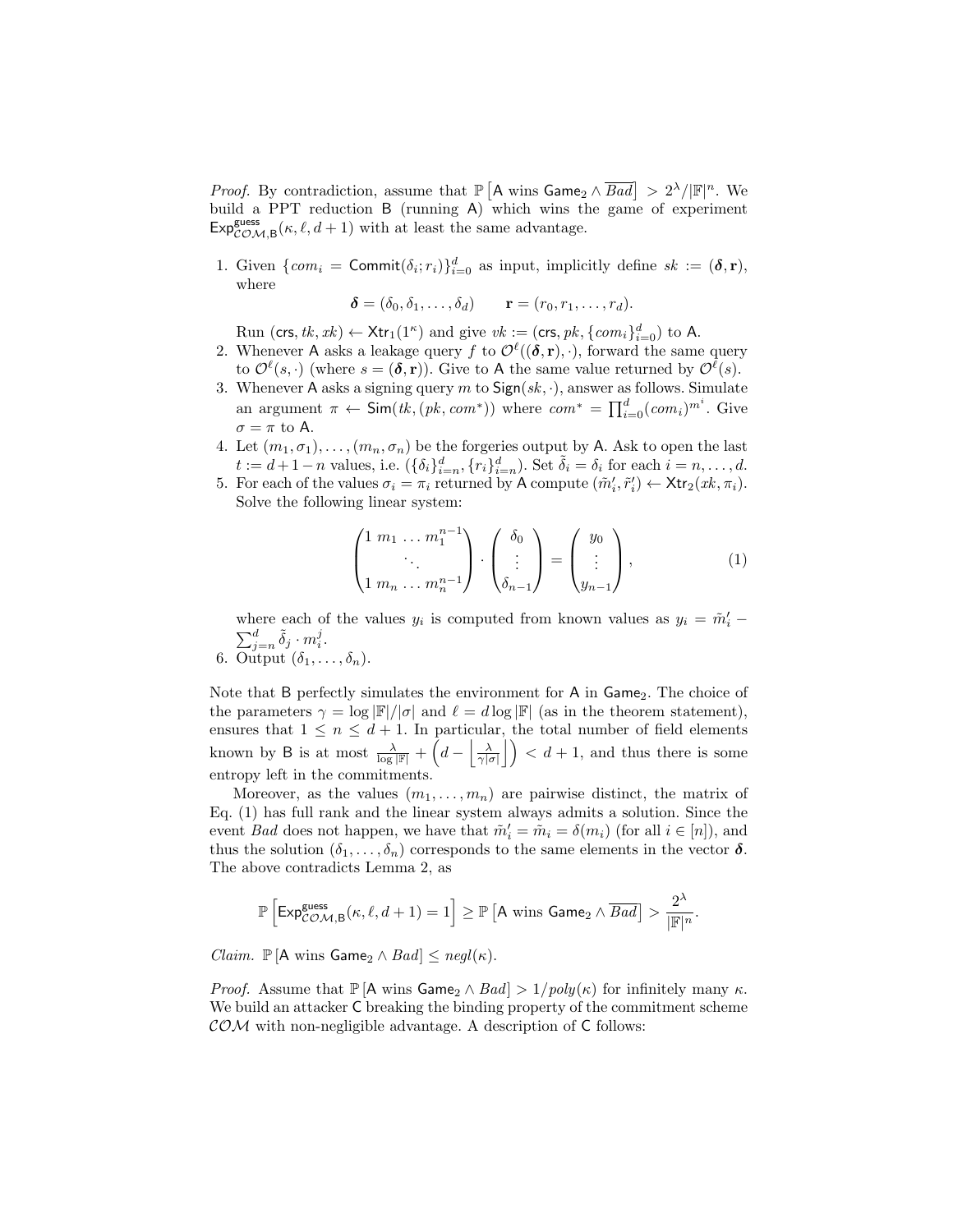- 1. Receive the public parameter pk for COM. Choose  $\delta_0, \ldots, \delta_d \leftarrow \mathbb{F}$  and compute commitments  $com_i = \text{Commit}(pk, \delta_i; r_i)$  for randomly chosen  $r_0$ ,  $\ldots, r_d \leftarrow \mathbb{F}$ . Generate  $(\text{crs}, tk, xk) \leftarrow \text{Xtr}_1(1^{\kappa}).$
- 2. Run A with input  $vk := (\text{crs}, pk, \{com_i\}_{i=0}^d)$  and answer signing/leakage queries from A as it would be done in Game<sub>2</sub>.
- 3. When A outputs  $(m_1, \pi_1), \ldots, (m_n, \pi_n)$ , extract the witness  $(\tilde{m}'_i, \tilde{r}'_i)$  from each argument of knowledge  $\pi_i$ , for  $i \in [n]$ .
- 4. If there exists an index  $j \in [n]$  such that  $\tilde{m}'_j \neq \delta(m_j)$ , compute  $com_j^* =$  $\prod_{i=0}^d (com_i)^{m_j^i}, \ \tilde{m}_j = \sum_{i=0}^d \delta_i \cdot m_j^i$  and  $\tilde{r}_j = \sum_{i=0}^d r_i \cdot m_j^i$  and output  $(\textit{com}_j^*,(\tilde{m}_j,\tilde{r}_j),(\tilde{m}'_j,\tilde{r}'_j))$ ; otherwise abort and output ⊥.

Notice that if  $Game_2$  outputs 1 and event *Bad* occurs, then  $C$  outputs a valid pair breaking the binding property of  $COM$  with non-negligible probability (a contradiction). This is because both  $(\tilde{m}_j, \tilde{r}_j)$  and  $(\tilde{m}'_j, \tilde{r}'_j)$  are valid openings for com<sup>\*</sup><sub>j</sub> and moreover *Bad* implies that  $(\tilde{m}_j, \tilde{r}_j) \neq (\tilde{m}'_j, \tilde{r}'_j)$ .

## 4.2 A Concrete Instantiation

In this section we show how to instantiate our signature scheme, reducing security to the DLIN assumption [5]. For each of the building blocks we present an instantiation and concrete parameters.

In the following let  $\mathbb{G}$  be a cyclic group of order a prime number q. Before introducing our concrete construction, let us recall the DLIN assumption:

Definition 4. The DLIN assumption states that for any PPT algorithm A it holds that

$$
\left| \mathbb{P} \left[ A(\mathbb{G}, (g, g_1, g_2, g_1^a, g_2^b, g^c)) = 1 \right] - \mathbb{P} \left[ A(\mathbb{G}, (g, g_1, g_2, g_1^a, g_2^b, g^{a+b}) = 1 \right] \right| \leq negl(\kappa),
$$

where  $g, g_1, g_2 \leftarrow \mathbb{G}$  and  $a, b, c \leftarrow \mathbb{F}_q$ .

 $COM:$  We use Pedersen commitments. The setup algorithm Setup outputs public parameters  $pk = (h_1, h_2)$ , where  $h_1$  is a generator for G and  $h_2 =$  $h_1^a$  for a random  $a \in \mathbb{F}_q$ . The commitment to an element  $m \in \mathbb{F}_q$  using randomness  $r \leftarrow \mathbb{F}_q$  is computed as  $com = \text{Commit}(pk, m; r) := h_1^m \cdot h_2^r$ . Whenever we want to open the commitment, we reveal  $(m, r)$ .

Note that Pedersen commitment is linearly homomorphic: given  $com_1$  = Commit $(m_1; r_1)$  and  $com_2 =$  Commit $(m_2; r_2)$  it holds that

$$
com_1 \cdot com_2 = h_1^{m_1+m_2} \cdot h_2^{r_1+r_2} = \text{Commit}(m_1+m_2; r_1+r_2).
$$

Moreover, for all constants  $c \in \mathbb{F}_q$  we have that  $com^c = h_1^{c \cdot m} \cdot h_2^{c \cdot r} =$ Commit $(c \cdot m; c \cdot r)$ .

 $\mathcal{N}\mathcal{I}\mathcal{Z}\mathcal{K}\,$  : Recall that our relation is as follows:

$$
\mathfrak{R} = \{ (pk, com^*); (\tilde{m}, \tilde{r}) : com^* = \text{Commit}(pk, \tilde{m}; \tilde{r}) \}.
$$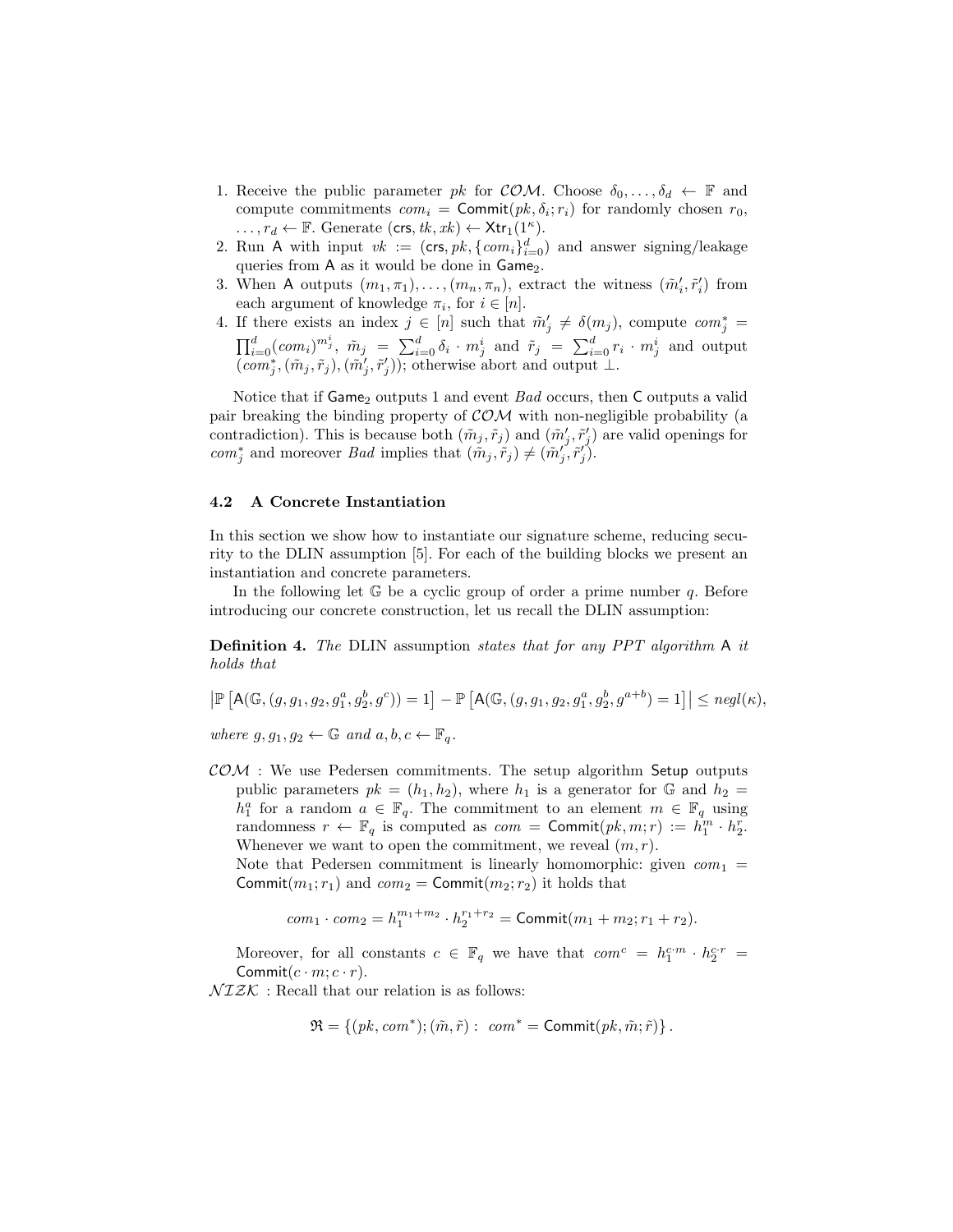When using Pedersen commitment, we get

$$
com^* = \prod_{i=0}^d (com_i)^{m^i} = \prod_{i=0}^d \left( h_1^{\delta_i + ar_i} \right)^{m^i} = h_1^{\sum_{i=0}^d \delta_i m^i + ar_i m^i} = h_1^{\tilde{m} + a \cdot \tilde{r}}.
$$

Thus, we can reduce the proof of knowledge of an opening for com<sup>∗</sup> to the proof of knowledge of a discrete logarithm. Groth [18] gives a simulationextractable NIZK for proving knowledge of discrete logarithms of a group element. We remark that the length of a proof is constant, and in particular independent of the degree d of the polynomial.

Alternatively, as true simulation-extractability is sufficient for our construction, one could instantiate the NIZK using the transformation of [10], which requires a standard (non-simulation-extractable) NIZK and a labeled CCAsecure encryption scheme.

# 5 Application to Leaky Identification

We show how to apply one-more unforgeability to the context of (leaky) identification protocols. In a public key identification scheme a prover with public key  $vk$  attempts to prove its identity to a verifier holding  $vk$ . More formally, an identification scheme  $\mathcal{ID} = (PGen, KGen, P, V)$  consists of four PPT algorithms described as follows: (1) The parameters generation algorithm takes as input the security parameter and outputs public parameters params  $\leftarrow$  PGen(1<sup> $\kappa$ </sup>), shared by all users.<sup>8</sup> (2) The key generation algorithm takes as input the security parameter and outputs a verification key/secret key pair  $(vk, sk) \leftarrow \mathsf{KGen}(1^{\kappa})$ . (3) P and V are probabilistic Turing machines interacting in a protocol  $(P(sk) \rightleftharpoons V)(vk);$ at the end of the execution V outputs a judgment  $d \in \{0, 1\}$ , where  $d = 1$  means that the identification was successful.

Following [1], we define a leaky variant of the standard notion of active security (dubbed active  $\ell$ -security under pre-impersonation attacks with leakage), where an adversary, in a first stage, is given black-box access to the honest prover, and in a second stage is given one shot to convince the verifier. In the leaky case, during the first phase, the adversary can also access adaptively a leakage oracle  $\mathcal{O}^{\ell}(sk)$ .

We then show that the below standard way (see [2]) of constructing an identification scheme  $ID$  from a signature scheme  $SS = (KGen', Sign, Verify),$  achieves active  $\ell$ -security under pre-impersonation attacks with leakage provided that  $\mathcal{SS}$ is one-more unforgeable.

- $-$  *Parameters generation.* Algorithm PGen samples the public parameters params for the signature schemes (if any).
- $-$  Key Generation. Algorithm KGen runs the key generation algorithm of the signature scheme, obtaining  $(vk, sk) \leftarrow \text{KGen}'(1^{\kappa})$ .

<sup>&</sup>lt;sup>8</sup> In what follows all algorithms take as input params, but we omit to explicitly write this for ease of notation.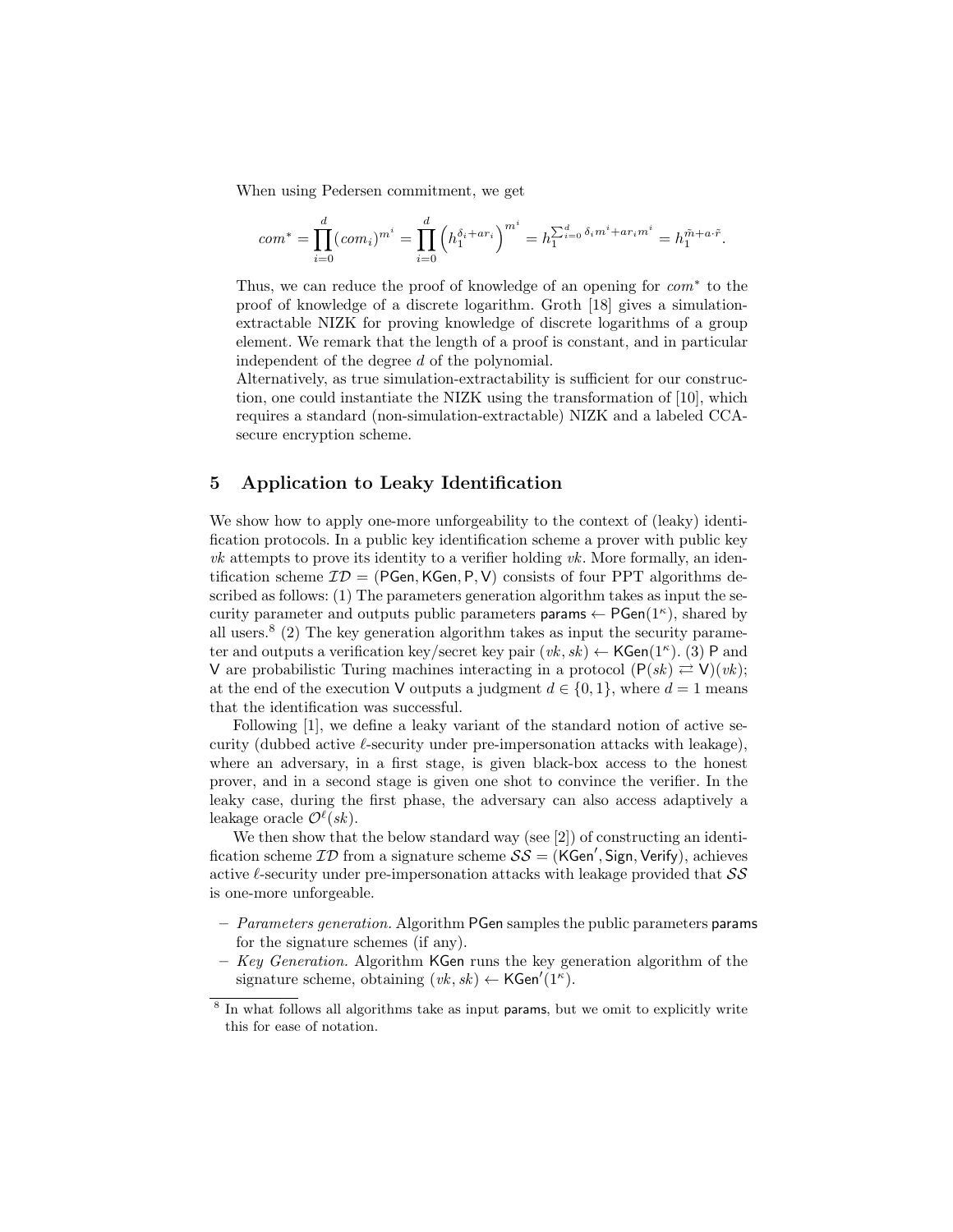– Identification protocol. The interaction is as follows: (a) The verifier sends a random  $m^* \leftarrow M$  to the prover; (b) The prover replies with  $\sigma^* \leftarrow$ Sign(sk, m<sup>\*</sup>); (c) The verifier outputs  $Verify(vk, (m^*, \sigma^*)).$ 

**Theorem 3.** Assume that SS is  $(\ell, \gamma)$ -constrained-one-more unforgeable. Then ID from above is actively  $\ell$ -secure under pre-impersonation attacks with leakage.

For space reasons, a formal definition and a proof of the above theorem are deferred to the full version of this paper.

# References

- 1. Joël Alwen, Yevgeniy Dodis, and Daniel Wichs. Leakage-resilient public-key cryptography in the bounded-retrieval model. In CRYPTO, pages 36–54, 2009.
- 2. Mihir Bellare, Marc Fischlin, Shafi Goldwasser, and Silvio Micali. Identification protocols secure against reset attacks. In EUROCRYPT, pages 495–511, 2001.
- 3. Mihir Bellare and Phillip Rogaway. Random oracles are practical: A paradigm for designing efficient protocols. In ACM Conference on Computer and Communications Security, pages 62–73, 1993.
- 4. Nir Bitansky, Ran Canetti, and Shai Halevi. Leakage-tolerant interactive protocols. In TCC, pages 266–284, 2012.
- 5. Dan Boneh, Xavier Boyen, and Hovav Shacham. Short group signatures. In  $CRYPTO$ , pages 41–55, 2004.
- 6. Elette Boyle, Gil Segev, and Daniel Wichs. Fully leakage-resilient signatures. In  $EUROCRYPT$ , pages 89–108, 2011.
- 7. Zvika Brakerski, Yael Tauman Kalai, Jonathan Katz, and Vinod Vaikuntanathan. Overcoming the hole in the bucket: Public-key cryptography resilient to continual memory leakage. In FOCS, pages 501–510, 2010.
- 8. Francesco Dav`ı, Stefan Dziembowski, and Daniele Venturi. Leakage-resilient storage. In SCN, pages 121–137, 2010.
- 9. Yevgeniy Dodis, Kristiyan Haralambiev, Adriana López-Alt, and Daniel Wichs. Cryptography against continuous memory attacks. In FOCS, pages 511–520, 2010.
- 10. Yevgeniy Dodis, Kristiyan Haralambiev, Adriana López-Alt, and Daniel Wichs. Efficient public-key cryptography in the presence of key leakage. In ASIACRYPT, pages 613–631, 2010.
- 11. Yevgeniy Dodis, Allison B. Lewko, Brent Waters, and Daniel Wichs. Storing secrets on continually leaky devices. In FOCS, pages 688–697, 2011.
- 12. Yevgeniy Dodis, Rafail Ostrovsky, Leonid Reyzin, and Adam Smith. Fuzzy extractors: How to generate strong keys from biometrics and other noisy data. SIAM J. Comput., 38(1):97–139, 2008.
- 13. Stefan Dziembowski and Krzysztof Pietrzak. Leakage-resilient cryptography. In FOCS, pages 293–302, 2008.
- 14. Sebastian Faust, Eike Kiltz, Krzysztof Pietrzak, and Guy N. Rothblum. Leakageresilient signatures. In TCC, pages 343–360, 2010.
- 15. Sebastian Faust, Markulf Kohlweiss, Giorgia Azzurra Marson, and Daniele Venturi. On the non-malleability of the Fiat-Shamir transform. In INDOCRYPT, pages 60– 79, 2012.
- 16. Amos Fiat and Adi Shamir. How to prove yourself: Practical solutions to identification and signature problems. In CRYPTO, pages 186–194, 1986.